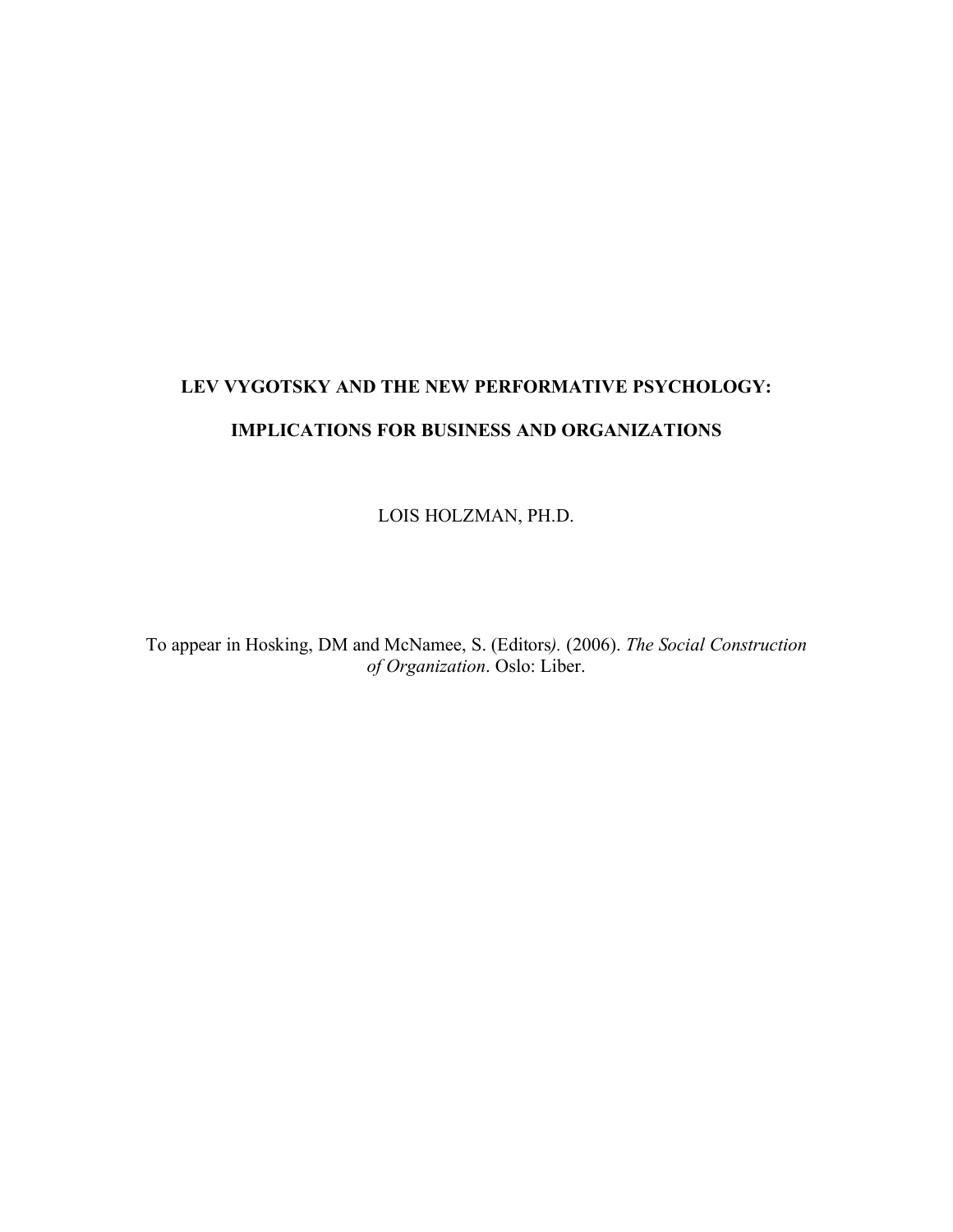#### THE JOURNEY

Fifteen years ago, when I was working with long-time Harlem educator Barbara Taylor to create an experimental school in the heart of one of New York City's poorest communities, we used to say that we were "bringing Vygotsky to Harlem." That's Lev Vygotsky, a Russian psychologist who lived and worked in the Soviet Union during the 1920s and 30s. Vygotsky's work was suppressed until the 1960's and little known in the West until the late 1970s, and then only among a select group of educators and developmental psychologists. Hardly a household name. Barbara and I wanted every kid and parent in Harlem to get to know Vygotsky because we believed an approach to teaching children based in his ideas could revolutionize our educational system (and much else). Vygotsky's theoretical and empirical work passionately affirms the socialness of human beings. It provides an understanding of growth and development as an ongoin*g creative and collaborative process* – to us, a welcome change from the stagist and individualistic understanding that dominates in psychological and educational theory. Vygotsky's ideas seemed to point the way to a cultural transformation of education that would make it possible for all people to learn actively, creatively and growthfully, no matter the age or circumstance. Well, things didn't work out quite the way we had hoped, although one year the graduating class of the Barbara Taylor School wrote and performed an original musical number they dubbed "The Vygotsky Rap."

My dream of transforming how schools are organized, how teachers teach and children learn and don't learn, how educational researchers study schools and children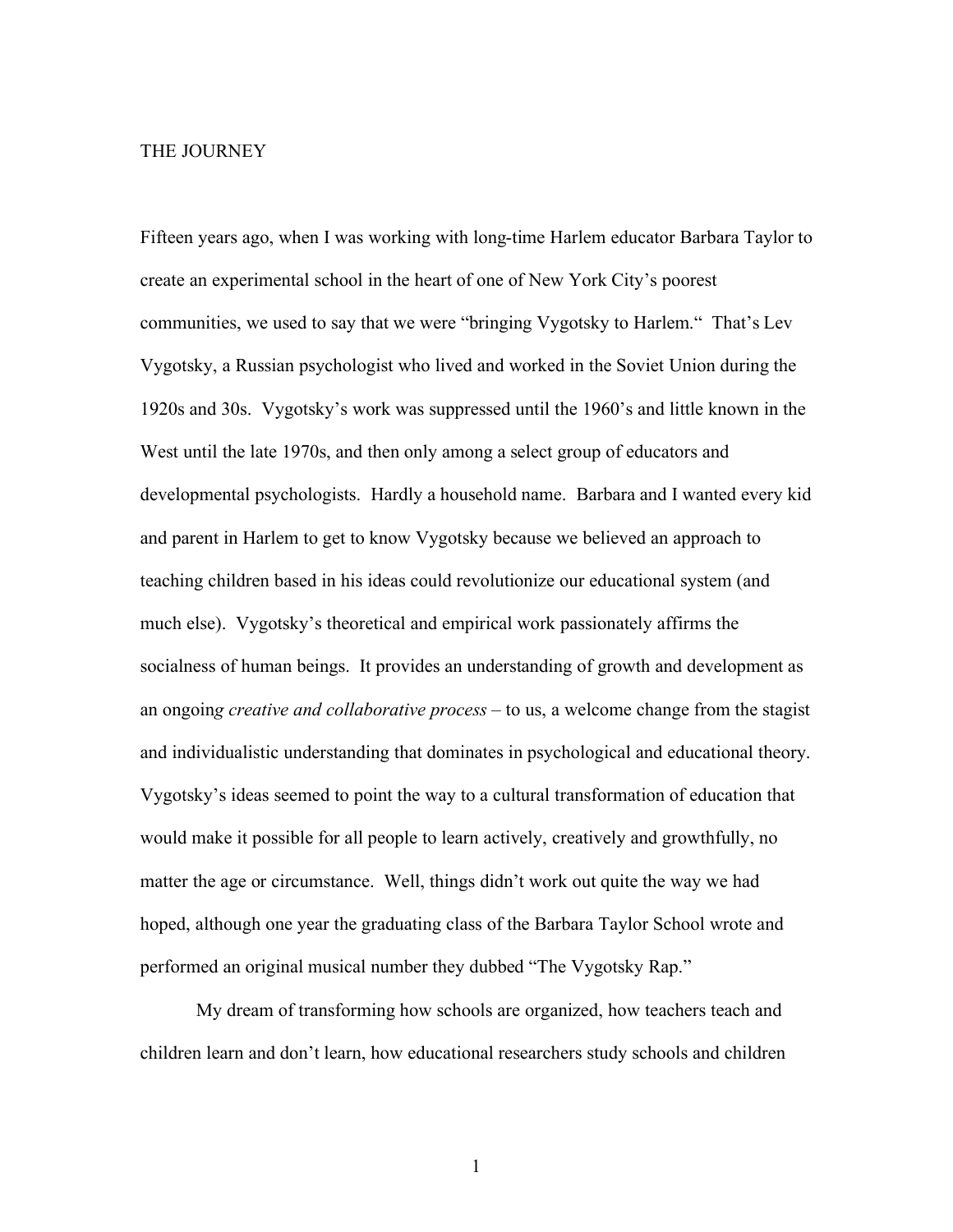and teachers, and how parents and all of us as citizens relate to schooling and learning began well before the Harlem experiment. So did my love affair with Vygotsky. In the late 1970s, I was a postdoctoral fellow at the Rockefeller University's Laboratory of Comparative Human Cognition in New York City when the Lab's director, psychologist Michael Cole, resurrected Vygotsky's writings. 1978 was still the 60s, culturally speaking, and there was still excitement among academics that our basic institutions, including schools, could be transformed and, further, that what we did as committed and activist scholars would have an impact. But the era of activism and fervor for social change ended. While today Vygotsky is far better known among educators and developmental psychologists than he was two decades ago, our failing educational system has remained virtually unchanged.

Much else has transformed, however. As we begin the new millennium, there is perceptible in the broader culture a belief in individual and institutional transformation. There is a receptivity to Vygotsky's ideas in other disciplines, including psychotherapy and medicine. These are fields in which I have been working directly as a researcher, trainer and consultant for many years. Perhaps it is no surprise, however, that it is the business world that shows the most promise of embracing – in practice -- some of the most revolutionary of Vygotsky's discoveries. And so, today I find myself "bringing Vygotsky to corporate America." My story is, in one sense, not unusual. My journey – from academia to the private sector – has been taken by thousands of others. But it is worth telling, I believe, because more than my personal story, it is an analysis of some important cultural trends in which business is playing a leading role. This analysis will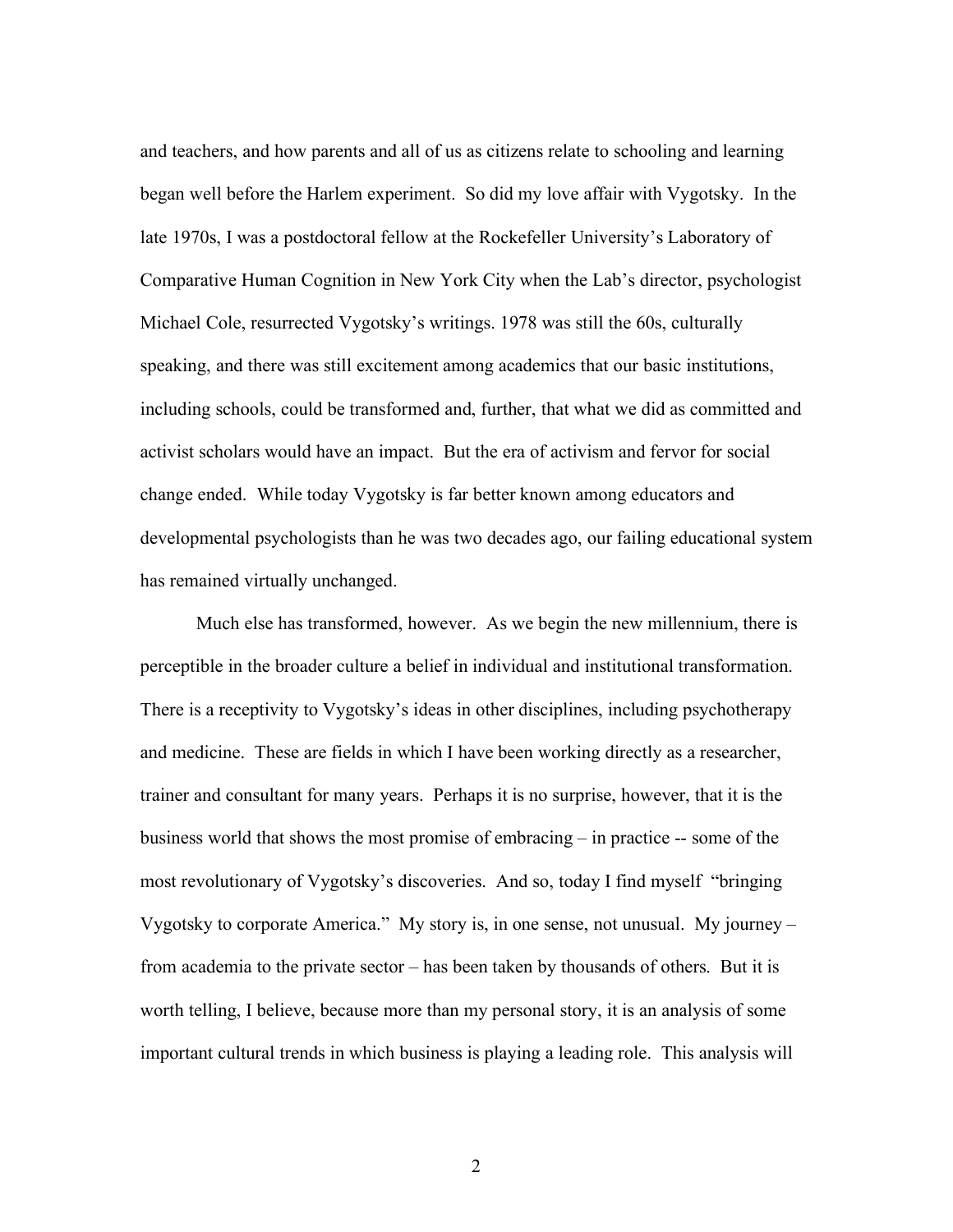emerge as I explore the following issues: why this is happening now; who Vygotsky was; why his work provides an important foundation for many of the needed and/or desired changes in how organizations (and the people who comprise them) function; and what some practical applications of his work look like in corporate settings.

#### THE LANDSCAPE

There is no shortage of attempts to characterize the current – and ever-changing – business environment, its challenges and its opportunities. Nor do we lack experts to guide us to greater success. The production of books, videos, conferences, online courses and other materials designed to help us innovate, create culture, train and retain a creative and flexible work force, and establish a loyal customer base is itself one of the fastest growing businesses of the last few years. Amidst this cacophony of different voices, if you listen carefully you can discern a theme. A new world view is being offered, including a new view of what it is to be a person. No longer are we seen as selfcontained, isolated individuals who come together only out of necessity to accomplish certain tasks. We're social beings -- relational, connected, part of something larger than ourselves. We and the world we live in are not fixed entities, but continuously emergent, complex and not predictable because we and it are always transforming. "Man" as rational thinker, man as machine, man as computer – these metaphors from the modern era are being replaced by ones more coherent with what many refer to as th*e postmodern*  era in which we are living (not to mention that "man" has been replaced by "person,"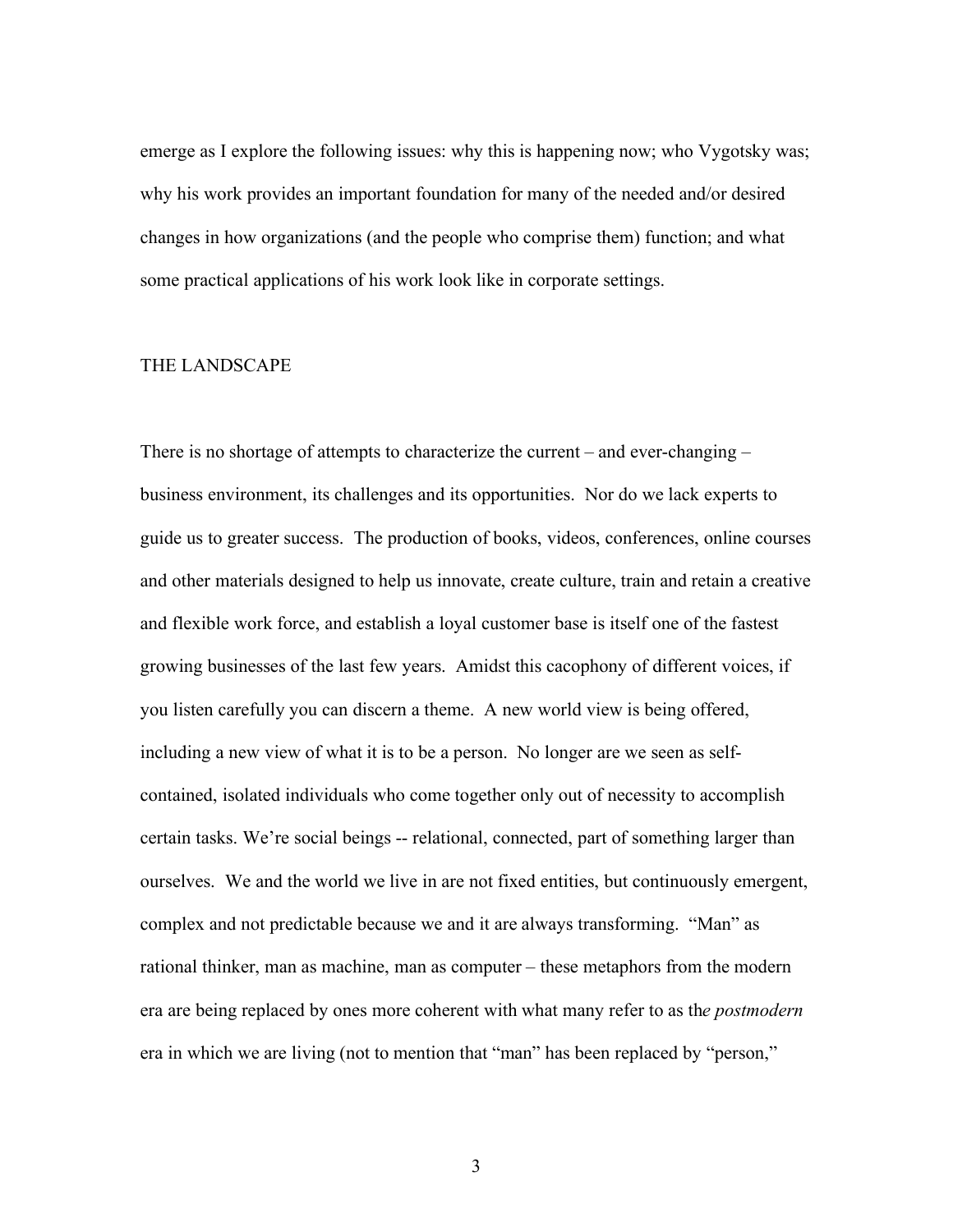"men and women," "human beings," etc.). The new concepts and terms are no longer weighted toward cognition, but place emotions and/or spirituality on equal footing. Human beings are not so much fully formed and fixed as we are characterized by fluidity, multiplicity, complexity and creativity. Above all, from the business point of view, it is the relationality, connectedness and collaborative nature of human action that "gets things done"

Examples of this trend abound. Here are a few of the hundreds of book titles urging executives and managers to embrace a holistic, dynamic and creative view of work and workers.

*Peak Performance: Aligning the Hearts and Minds of Your Employees*; *The Passionate Organization: Igniting the Fire of Employee Commitment*. *The Living Organization: Spirituality in the Workplace, A Guide for Adapting to the Chaotically Changing Workplace*;

*A Spiritual Audit of Corporate America: A Hard Look at Spirituality, Religion, and Values in the Workplace* (Jossey-Bass Business & Management Series);

*Managing with the Wisdom of Love: Uncovering Virtue in People and Organizations* (Jossey Bass Business and Management Series);

*Awakening the Corporate Soul: Four Paths to Unleash the Power of People at Work;*

*Common Knowledge: How Companies Thrive by Sharing What They Know*; *Collaborative Creativity: Unleashing the Power of Shared Thinking; Building Team Power: How to Unleash the Collaborative Genius of Work* 

*Teams.*

*Igniting Innovation – Inspiring Organizations by Managing Creativity*; *Creativity and the Management of Change*; *Managing Complexity in Organizations*;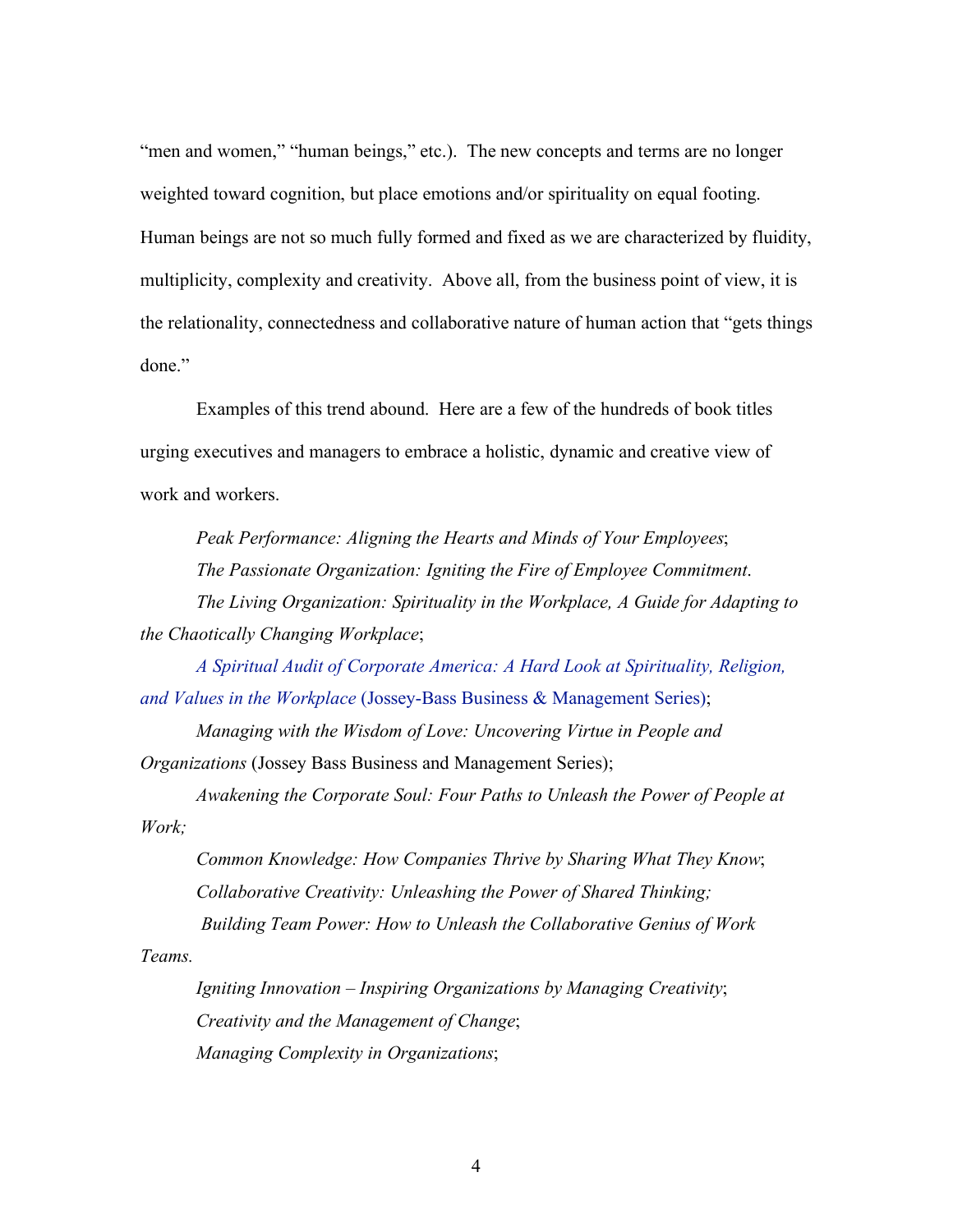*Strategic Thinking and the New Science:Planning in the Midst of Chaos, Complexity and Change;*

*The Complexity Advantage: How the Science of Ccomplexity Can Help Your Business Achieve Peak Performance;* 

*The Creative Executive: How Business Leaders Innovate by Stimulating Passion, Intuition and Creativity.* 

Some of the ideas discussed in these books come from what can be described as "the new psychology." This phrase refers to efforts by psychologists all over the world to create new theories and practices for how to see, study and support people in creating new ways to be together. They look outside of mainstream psychology and find promising direction from recent discoveries in other disciplines, from physics and biology to performance studies, communication theory and philosophy. Many of these theoreticians and practitioners loosely gravitate to the term postmodern, to characterize the openness and complexity that comes with a breakdown in fixed and static categories and ways of understanding. $1$ 

A sub-trend within this broader cultural current is to see people primarily as performers and the world as a series of stages upon which we create the millions of scenes (scripted and improvised) of our lives. This new, still small, approach is referred to as *performative psychology* 2 To performative researchers and theorists, people's ability to perform -- to pretend, to play, to improvise, to be who we are and "other" than who we are -- is key to our emotional, social and intellectual lives. In my view, a new psychology that approaches human beings as performers has tremendous potential to unleash and nurture the human capacity to create and collaborate.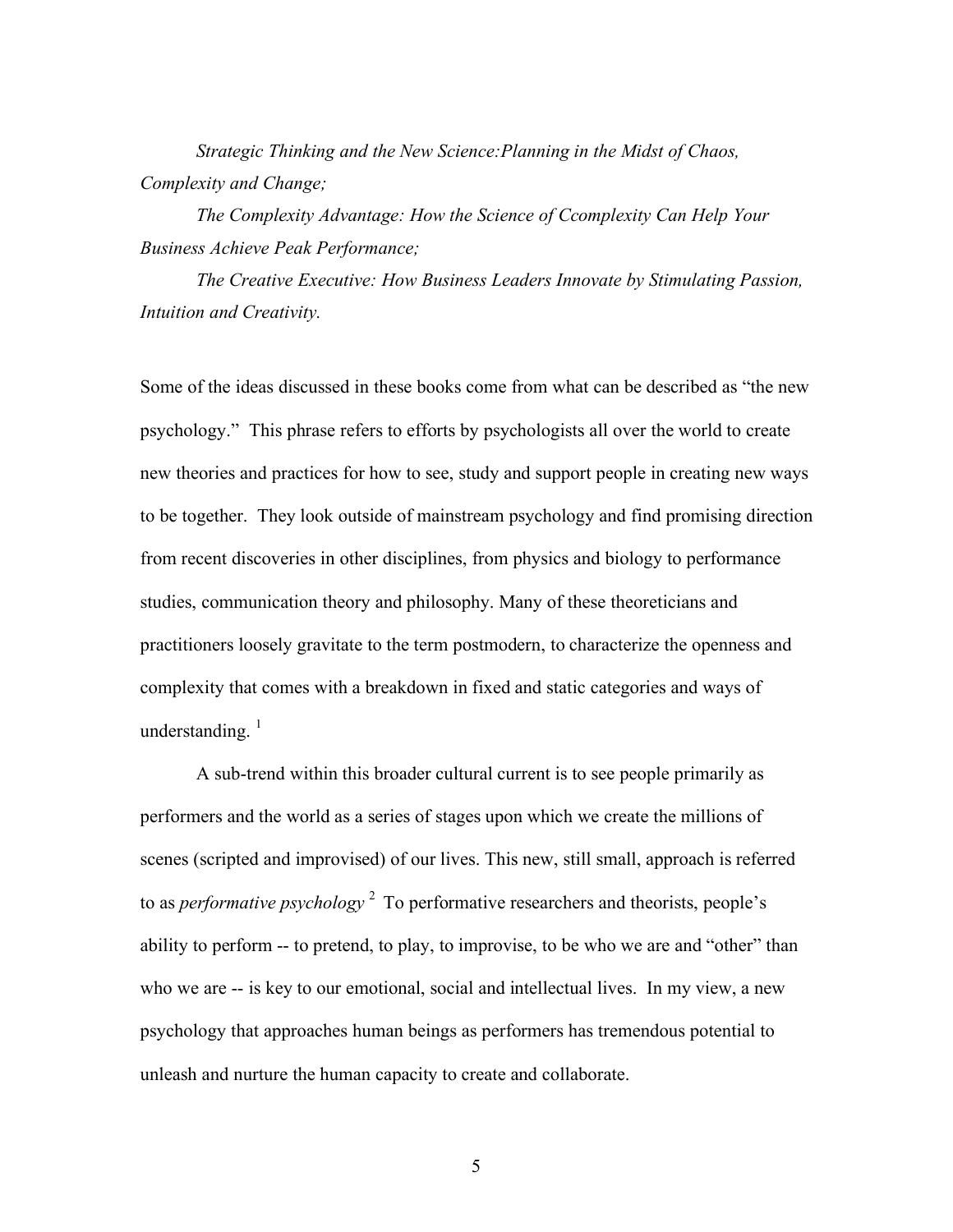Discussions of performance in the sense of theatrical performance (rather than performance outcomes) are still scarce in the business field, with the notable exception of Pine & Gillmore's *The Experience Economy – Work is Theater and Every Business a Stage*. At the same time, the number of firms using theatrical performance and improvisation in their management consulting, organization development and leadership training is steadily growing and gaining media coverage; in 2000, articles appeared in such major publications as *Fast Company, Forbes, Inc., The Wall Street Journal, Wired,*  and *Working Woman*. (The largest and best-known US firm is Second City Communications, an offshoot of Chicago's famed Second City improvisational comedy troupe. The work of a newer company with which I consult, Performance of a Lifetime, is the focus of the current discussion.)

## VYGOSTKY AND PSYCHOLOGY OLD AND NEW

Vygotsky is part of the new psychology and, more specifically, part of performative psychology. In order to share why I think his discoveries are compatible with and can contribute to the new business environment, it is necessary to look briefly at the history of psychology so we can see what is so revolutionary about his understanding of human development and learning.

If Not Behavior, Then What?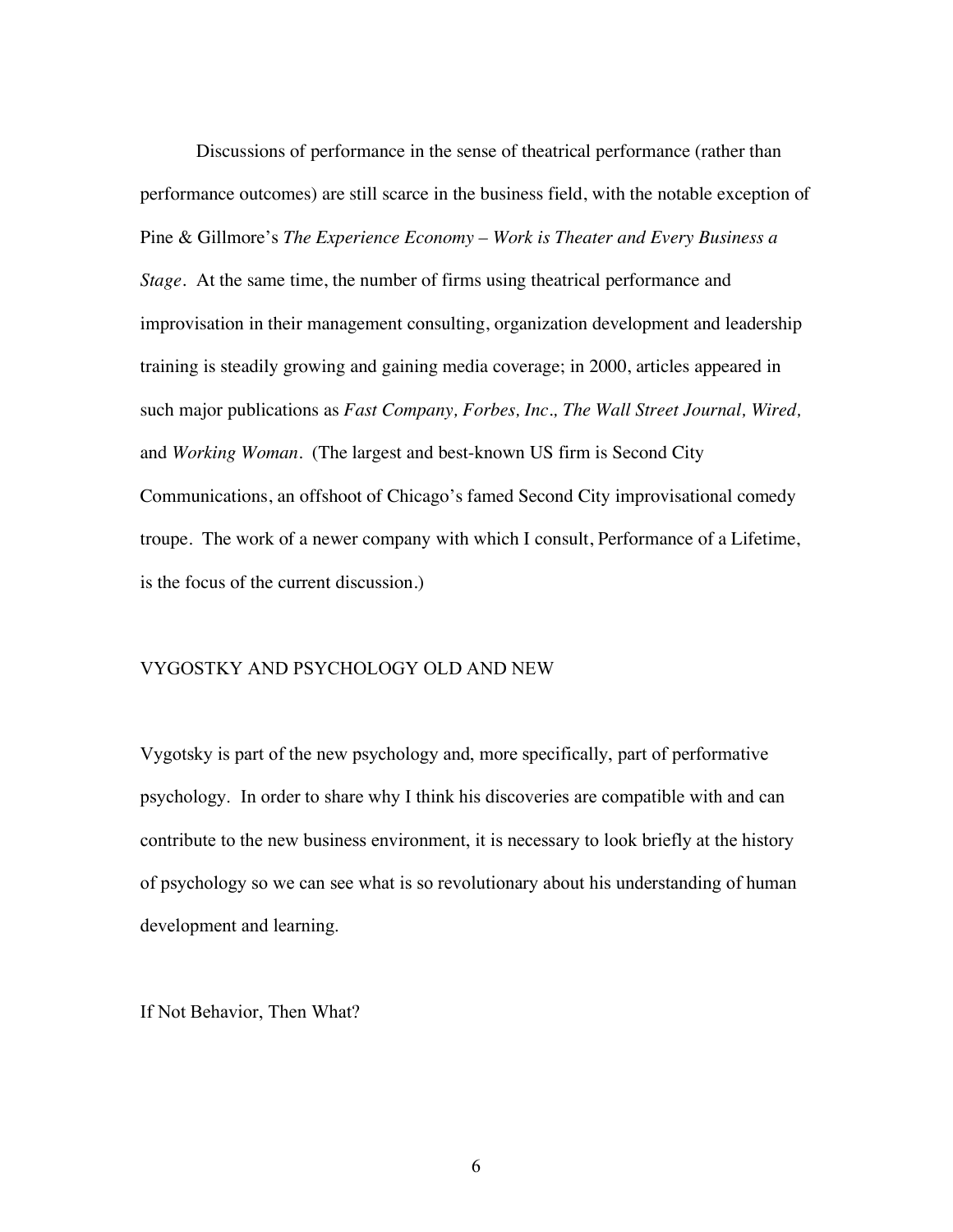From its earliest days as a discipline, psychology has taken behavior to be its subject matter. In the first quarter of the  $20<sup>th</sup>$  century, as psychology was fashioning itself after the natural and physical sciences, it needed a unit of analysis that could be measured and quantified. Behavior seemed to fit the bill. It was a phenomenon that could be "found" over and over again and shown to be the factor that unified all the varied things human beings do. Describing psychology's formative years, Kurt Danziger tells us how behavior served to link the study of people with the study of other organisms.

Whether one was trying to explain a child's answers on a problem-solving task, an adult's neurotic symptomotology, or a white rat's reaction to finding itself in a laboratory maze, one was ultimately trying to explain the same thing, namely, the behaviour of an organism. Classifying such diverse phenomena together as instances of "behaviour" was the first necessary step in establishing the claim that Psychology was one science with one set of explanatory principles. (Danziger, 1997, p. 86).

Over the decades, psychology became more sophisticated, more influential and more diverse. Today, one would be hard pressed to name an area of human life, from birth to death, that is not scrutinized by some branch of psychology. And behavior remains, by and large, the unit by which psychologists make claims about what people do. For example, psychologists today seek to discover the psychological foundations of violence and aggression in order to gain insight into (and reverse the tide of) the increase in *violent*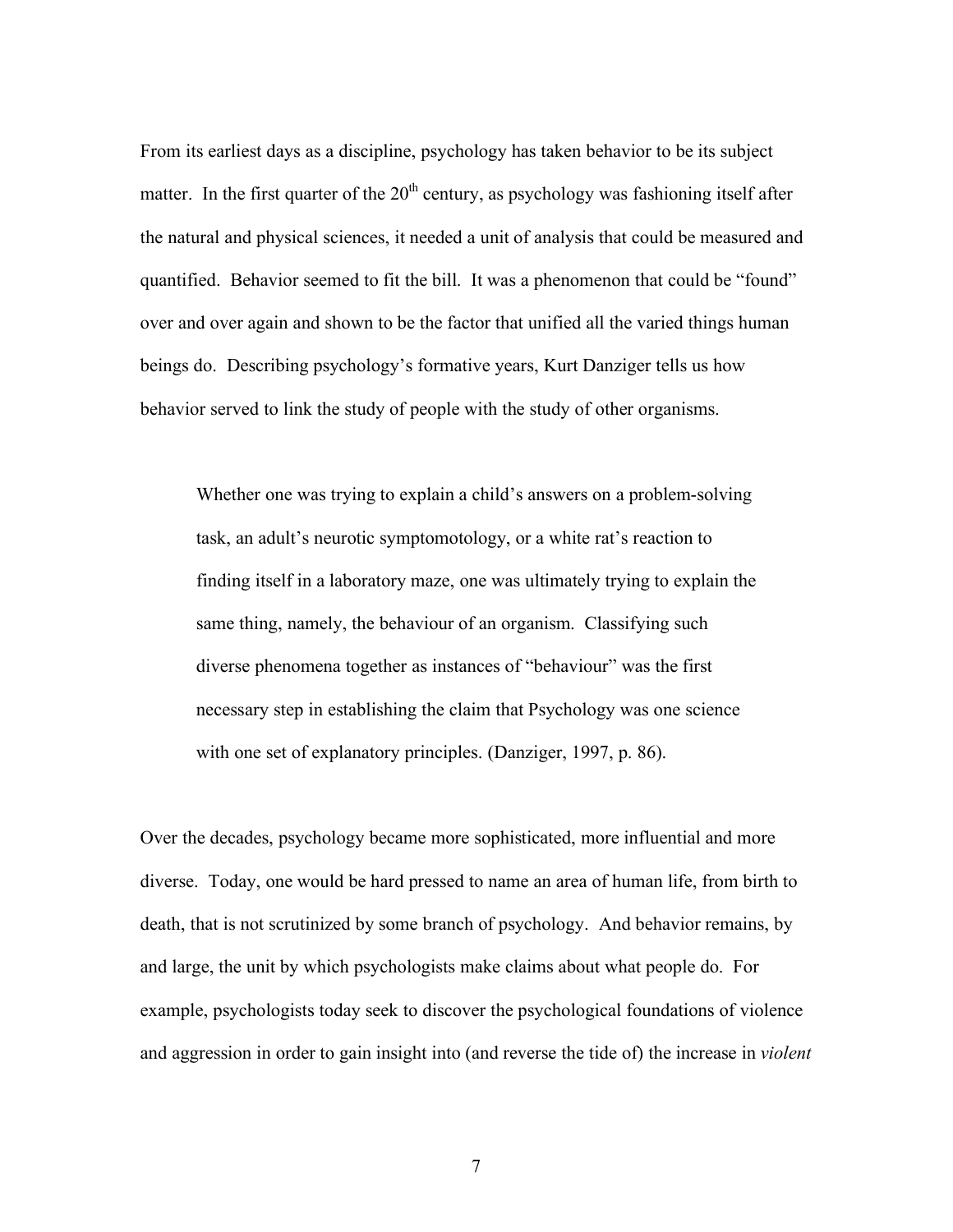*and aggressive behavior*. The widespread use and often devastating effects of drugs has shaped a billion-dollar addiction industry in the U. S. which includes the psychological study of *addictive behavior*. The information highway challenges psychologists to rethink *learning behavior*. The pressure of identity politics made clear the need for intensified study of variations in the *communicative behavior* of various groups as compared along gender, race, ethnic and class lines. And so on.

Psychologists and educators aren't the only ones who have been socialized to see behavior. We (ordinary people) are all very good at seeing it when we look at ourselves and others. Are we missing something? Is there something else to see and respond to? Do people do things other than behave? If so, what?

The answer, according to many psychologists who are seeking a new unit of study for understanding human life, is yes. They see many limitations in psychology's prolonged and persistent focus on behavior. For one, it does not have a social-cultural foundation nor is it a dynamic, emergent and holistic concept. Behavior relates to human beings as unchanging in character, in the way that the units of study in the natural and physical sciences are. Chemists, biologists, and the like are aware that their objects of study -- e.g., chemical elements, atoms, genetic material and planets -- do not transform their character and still remain chemical elements, atoms, genetic material and planets. But human beings are different in this respect; we do undergo fundamental, qualitative transformations in our character and yet human beings we remain.

Another problem with behavior is that it is premised on a conception of the human being as a self-contained individual who exhibits particular actions, some of them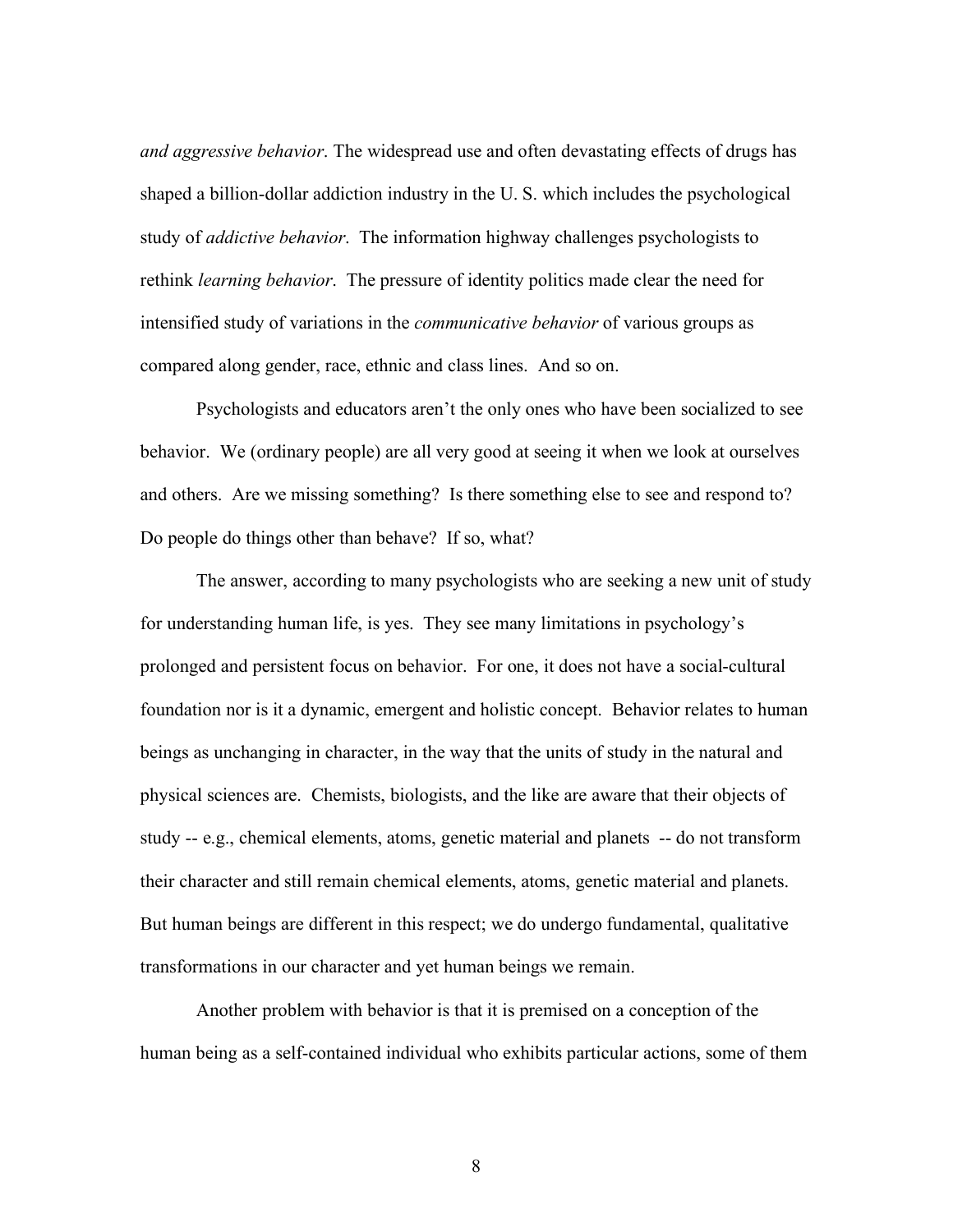"hard-wired" and some of them in response to the social-cultural environment. This conception of human beings, according to its critics, distorts who people are and what people do in a fundamental sense: we aren't isolated individuals separate from each other; we're not even separate from our environment! While we surely can be (and are, in Western cultures) *distinguished* from environment, this does not mean we are *separate from* it. Instead of two separate entities, these psychologists posit, there is but one, the unity "persons-environment." In this unity, the relationship between persons and environment is complex and dialectical: environment "determines" us and yet we can change it completely (changing ourselves in the process, since the "it"—the unity "persons-environment"— includes us, the changers). People are social-cultural creators and changers, first and foremost. From this vantage point, the problem with psychology looks like this: if psychology is the study of behavior, then what we study when we study behavior is not human life as lived, but a distortion of it (Holzman, 1999b; Newman and Holzman, 1996).

Here is where Lev Vygotsky comes in. He challenged psychologists and educators of his day (the 1920s and 30s) to create a new *psychology of activity* (1978, 1987, 1993, 1997a, 1997b). Vygotsky saw human growth as a cultural activity that people engage in together, rather than as the external manifestation of an individualized, internal process or the lawful pattern of responses to external stimuli. Growth and transformation don't happen *to us*; we create them. In both his research and theorizing, Vygotsky presented a new methodology for understanding human life as lived, with a particular focus on child development, learning and teaching as collaborative, creative,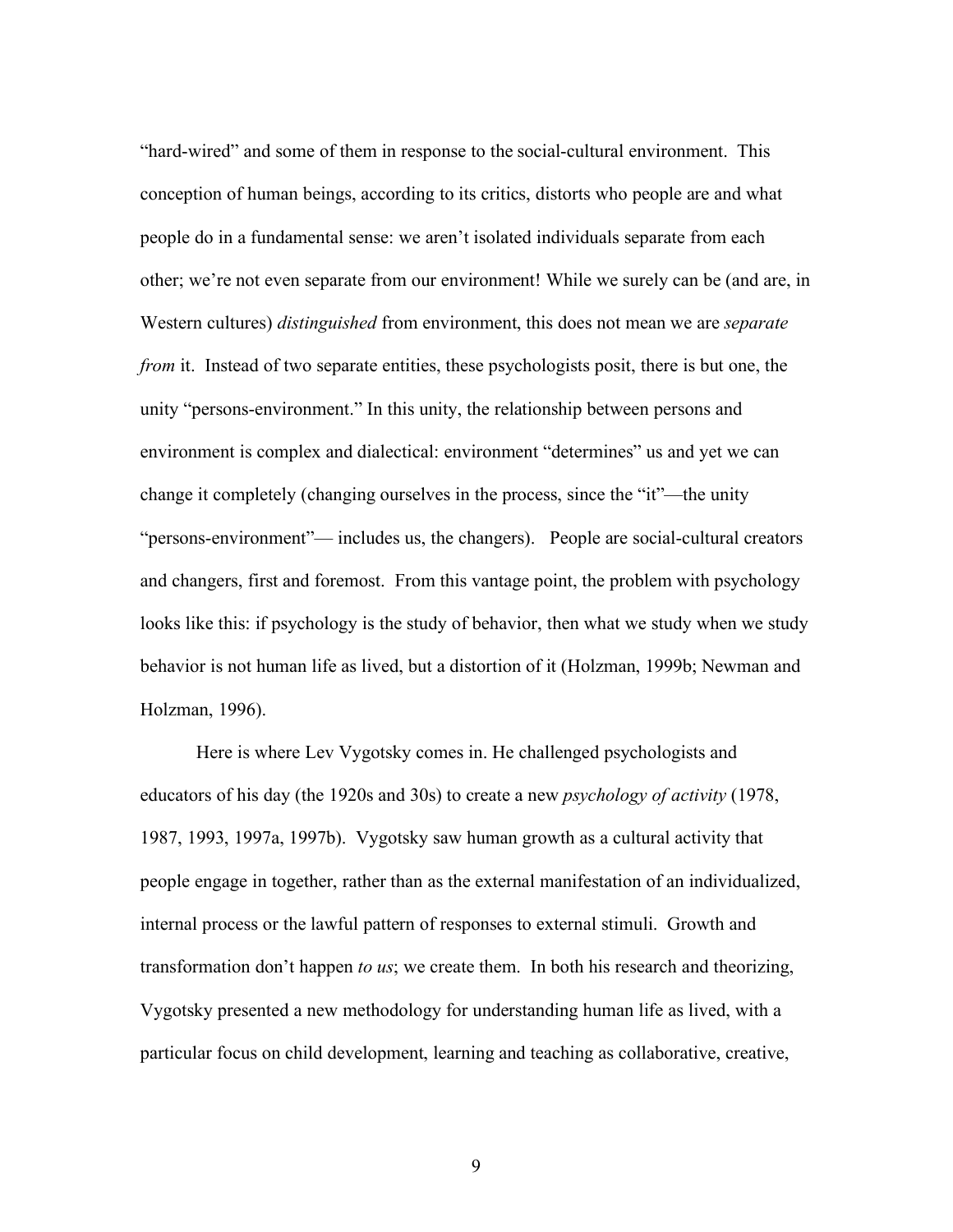cultural activities of continuous transformation. Key to his new methodology is the concept of *dialectical unity*. Let me "define" dialectical unity by example.

Vygotsky's Zone of Proximal Development – The Human Activity Zone

In Vygotsky's time, it was widely accepted that human development determines the course of learning and teaching (a belief that dominates to this day). The common notion that a child at a certain level of development (e.g., Piaget's concrete operations stage) is capable of learning only certain things in particular ways is an example. Vygotsky was troubled by this way of conceptualizing the relationship between development and learning; it didn't ring true for him. It was too simple, too linear, too causal. He reasoned that learning/instruction (in Russian, there is but one word) would be "completely unnecessary if it merely utilized what had already matured in the developmental process, if it were not itself a source of development" (1987, p. 212). Learning was, to him, both the source and the product of development, just as development was both the source and the product of learning. As activity, learning and development are inseparably intertwined and emergent, best understood together as a whole (unity). Their relationship is dialectical, not linear or temporal (one doesn't come before the other) or causal (one isn't the cause of the other).

Vygotsky wants us to see the activity, the totality, the whole, the unity, because it is only from that vantagepoint that we can come to understand anything about process and function. Seeing particulars, seeing parts as making up the whole—rather than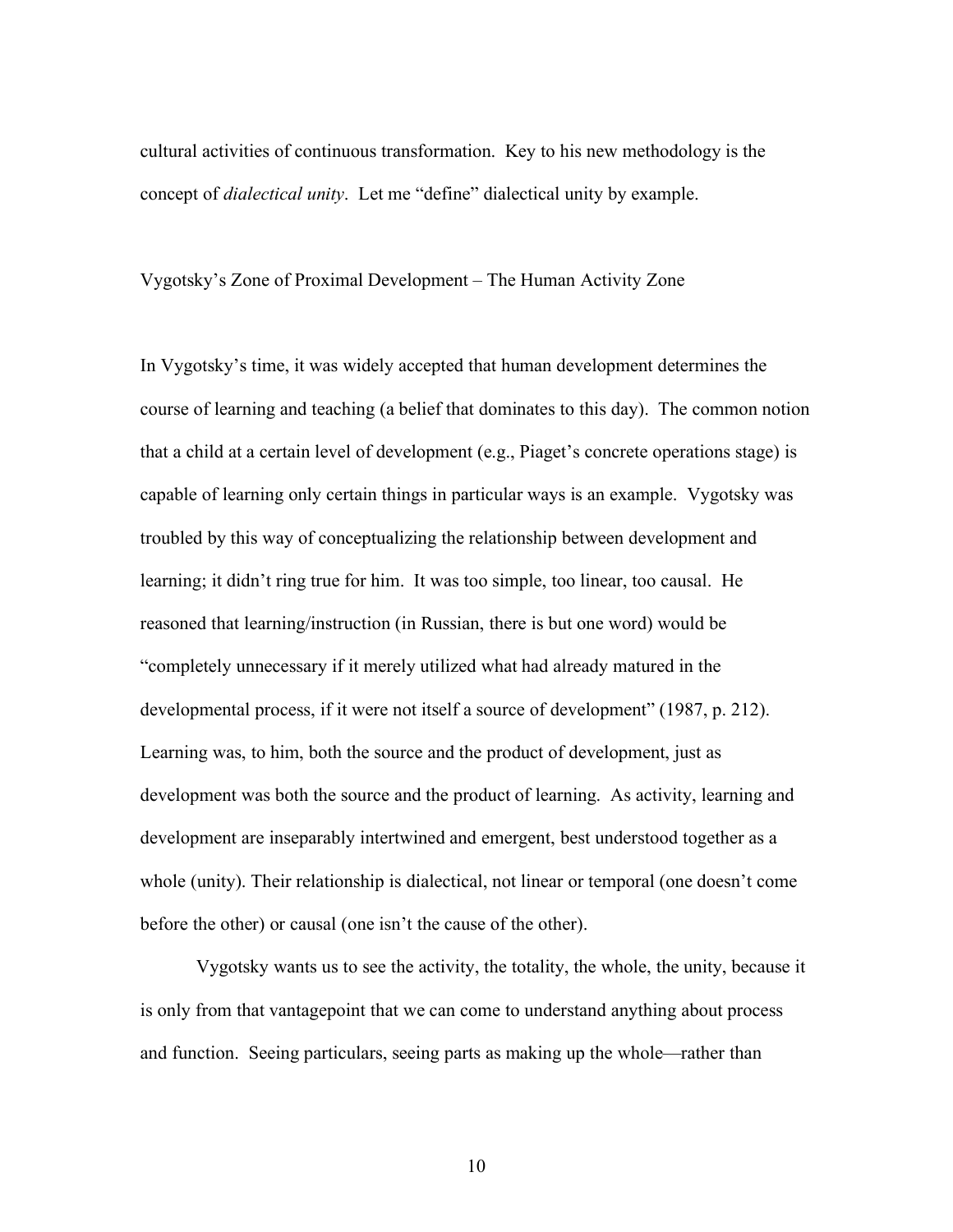seeing the whole and the inter-relationships within it—we neither see nor understand very much, because we distort what there is to be seen.

Vygotsky's concept of the *zone of proximal development (zpd)* is helpful in understanding learning and development as a dialectical unity (Vygotsky, 1978, 1987; Newman and Holzman, 1993). To understand the zpd, you need to envision a new kind of entity. Neither process nor product, this new entity is simultaneously both (we can write it as one word— process-and-product or tool-and-result). Seeing process, or seeing the unity process-and-product, is very difficult because we are socialized in Western culture to see only products (things, objects, results). For example, we tend to see, experience and respond to this article as a product and not as a moment in an ongoing process (or many processes) that includes the human history of writing, literacy, education, research, etc., the history of each specific reader of these words, and so on. We tend also to see, experience and respond to people as products (identities, labels) rather than as ongoing process. We see ourselves and others as "who we are" (products) and not as simultaneously "who we are" (which includes our history of becoming who we are) and "who we are becoming." Yet, each one of us is, at every moment, *both being and becoming*. The zpd is the ever emergent and continuously changing "distance" between being and becoming. It is human activity that gives birth to and nurtures the zpd and, with its creation, human learning and development.

Vygotsky noted a fascinating feature of the zpd. In zpd-like environments — that is, ones in which learning and development are jointly created by people's activity what happens is that we do things we don't yet know how to do, we go beyond ourselves.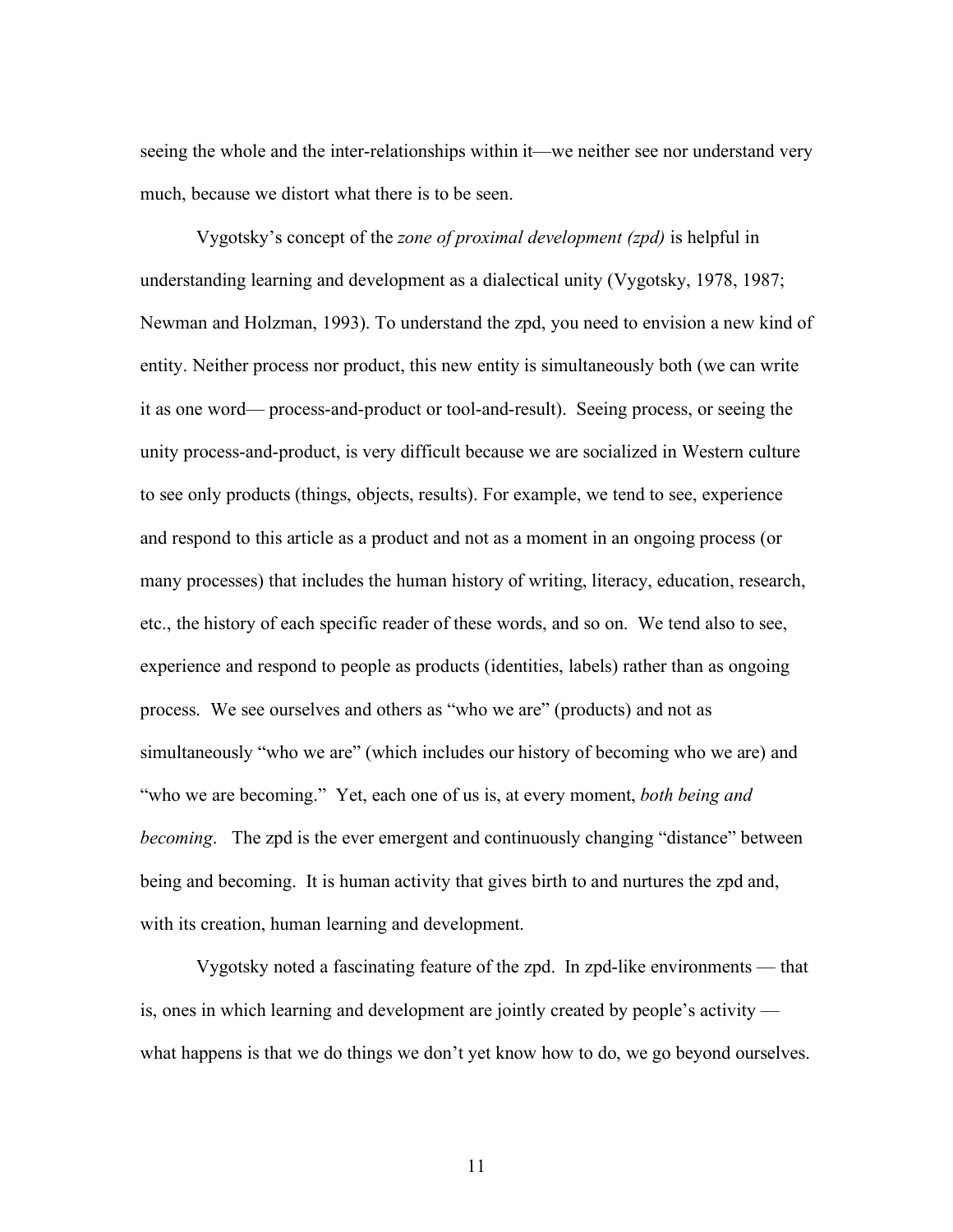This capacity of people to do things in advance of themselves, Vygotsky discovered, is the essence of human growth. Children learn and develop, he said, by "performing a head taller than they are" (Vygotsky, 1978, p. 102).

One of his most wonderful illustrations is the learning-development of language. Vygotsky vividly described how babies transform from babblers to speakers of a language through performing. The language-learning zpd is an environment that supports the baby to speak when it doesn't know how to, that is, to perform as a speaker. Vygotsky observed that children become speakers of language through the performance of conversations that they and their caregivers create. The babbling baby's rudimentary speech is a *creative imitation* of the more developed speaker's speech. At the same time, the more developed speakers *complete* the baby and immediately accept her/him into the community of speakers. They neither give very young children a grammar book and dictionary to study, nor reprimand and correct them. Instead, they relate to them as capable of far more than they could possibly do; they relate to them as speakers, feelers, thinkers and makers of meaning. This is what makes it possible for very young children to do what they are not yet capable of. In this way, we can say that they are *performing* beyond themselves as speakers. When they are playing with language in this way in the language-learning zpd, babies are simultaneously performing—*becoming*—themselves. Performing is a way of taking "who we are" and creating something new—in this case, a new speaker—through incorporating "the other."

Vygotsky's message is profound: performing is how we learn and develop. It is through performing—doing what is other than and beyond us—that when we are very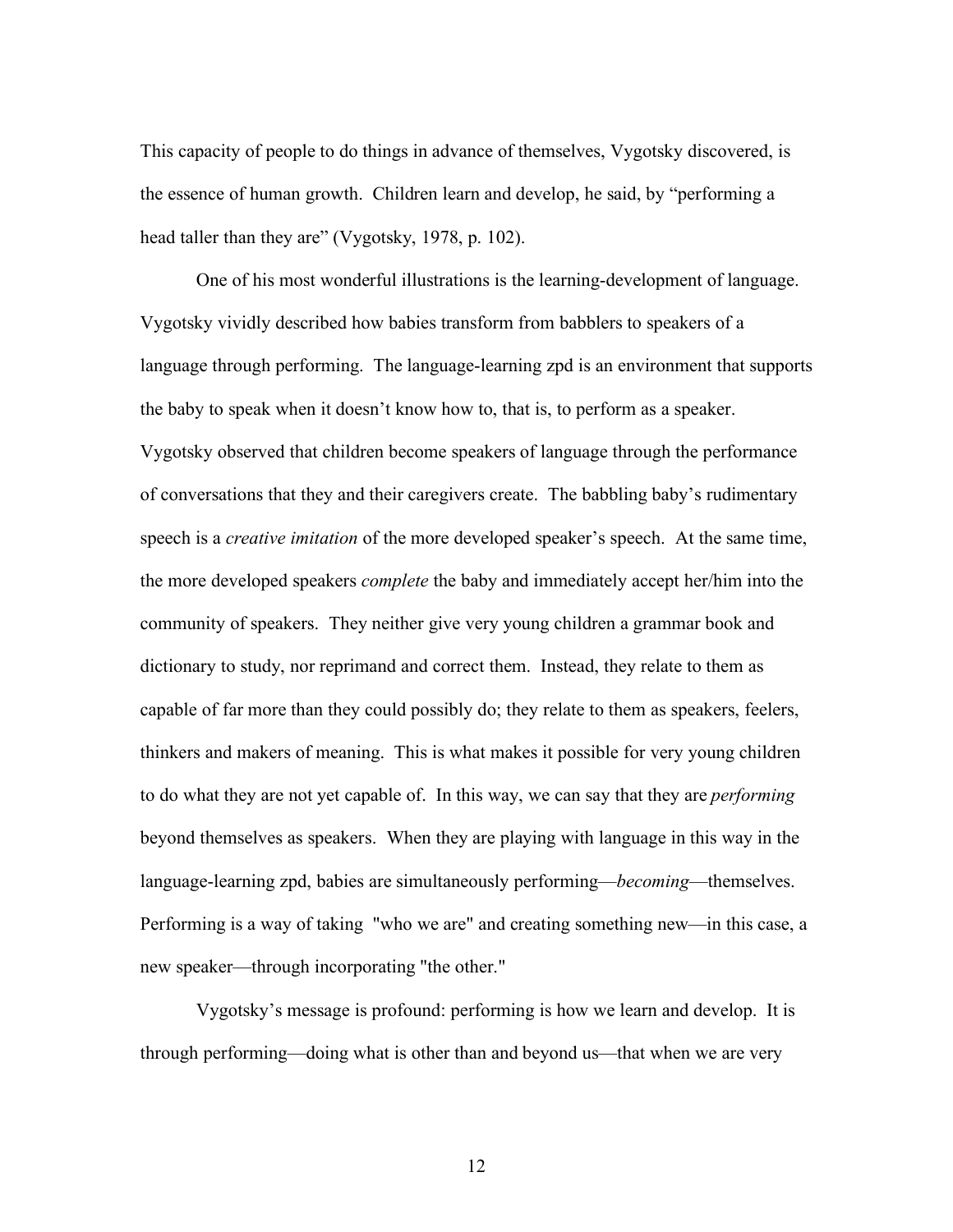young we learn to do the varied things we don't know how to do. But what happens, as we perform our way into cultural and societal adaptation, is that we also perform our way out of continuous development. A lot of what we have learned (through performing) becomes routinized and rigidified. We become so skilled at acting out roles that we no longer keep creating new performances of ourselves. We develop an identity as "this kind of person"—someone who does certain things (and does them in certain ways) and feels certain ways. Anything other than that, most of us think—as we forget that we are also who we are becoming—would not be "true" to "who we are."

 Performative psychologists, therefore, work to build environments for children and adults to create new performances and reinitiate growth. Participating in creating the performance "stage" and performing on it is how we can go beyond ourselves to create new experiences, new skills, new intellectual capacities, new relationships, new interests, new emotions, new hopes, new goals—which is, after all, what learning and developing are all about (Holzman, 1997a, b; Newman, 1996).

The Harlem-based Barbara Taylor School I mentioned at the beginning was a Vygotskian project (Holzman, 1997a). It is one of several performative psychology programs for children, youth and adults in family, school, after school and community settings that I have been involved with for many years. One youth program, the All Stars Talent Show Network, is especially notable for its success with thousands of young people from the poorest inner city communities (Fulani, 2000). These programs are based on the Vygotskian performance-based approach of the East Side Institute for Short Term Psychotherapy, a non-profit research and training center for human development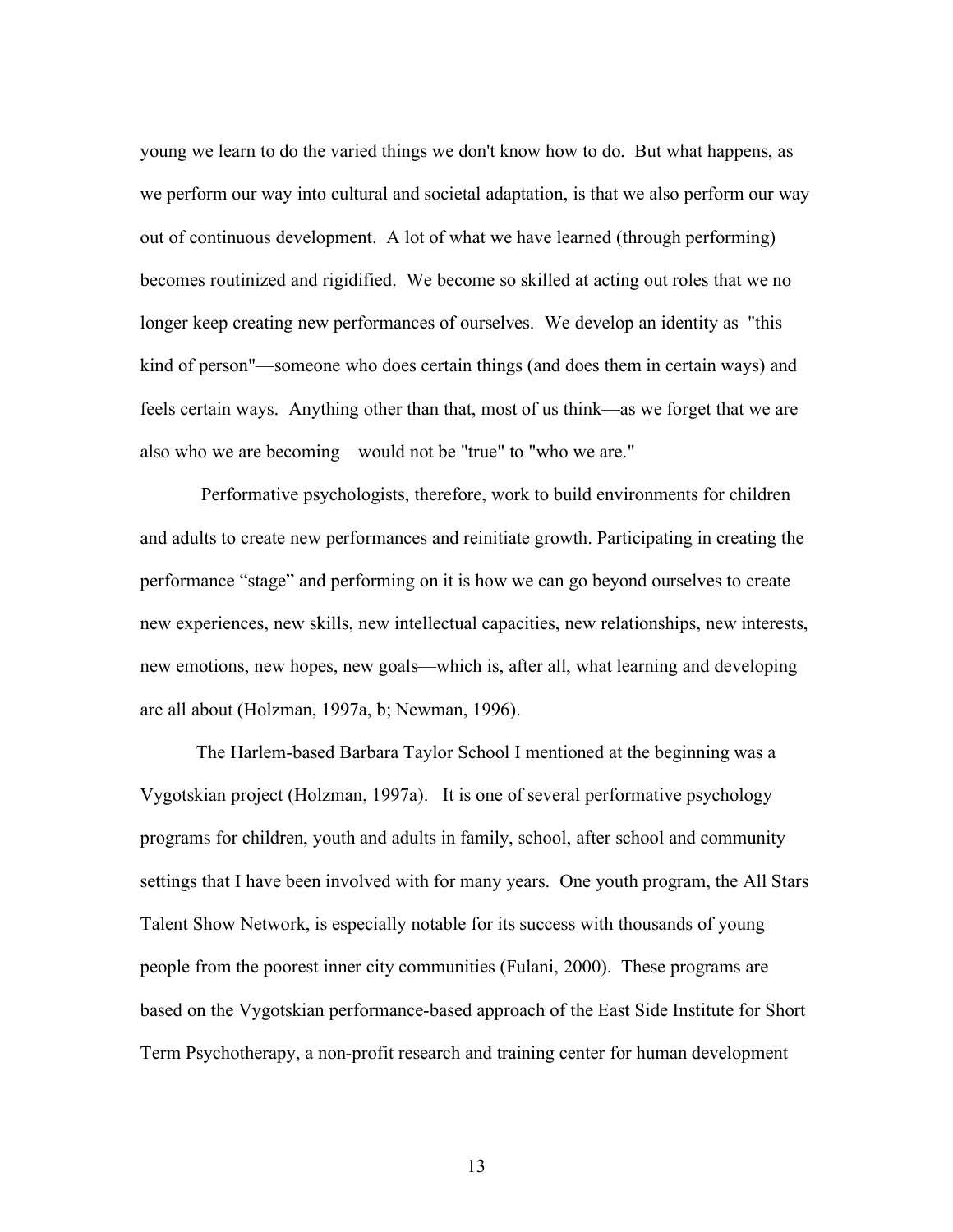and community headquartered in New York City. $3$  However, none of these Vygotskian, performance approach projects would have been possible without a major development in the field of psychotherapy.

# DISCOVERING THE THERAPEUTIC IN VYGOTSKY AND THE PERFORMATIVE IN THERAPY

Among the many hundreds of experiments in alternative therapy and education that sprang up in the 60s era was a practice known as social therapy. Founded by Fred Newman, a Stanford University Ph.D. in the philosophy of science who left academia in 1969 to do community organizing, social therapy was radically different from traditional approaches. Like other radical therapies at the time, it was linked to progressive politics in attempting to help liberate people from oppression and the "isms." However, unlike most alternatives from that time, social therapy managed to sustain itself and continued to transform, mature and prosper through the following decades. I met Fred Newman and social therapy in the mid-1970s and have been part of its growth ever since.

What initially struck me about social therapy was that it was a way of helping people with whatever emotional pain they were experiencing without diagnosing their problem, analyzing their childhood or interpreting their current life. Instead, the therapist charged the clients (mostly in group settings) with the task of working together to create an environment in which they could get help, because in the activity of developing the group, all would emotionally develop. In other words, clients are not "worked on" by a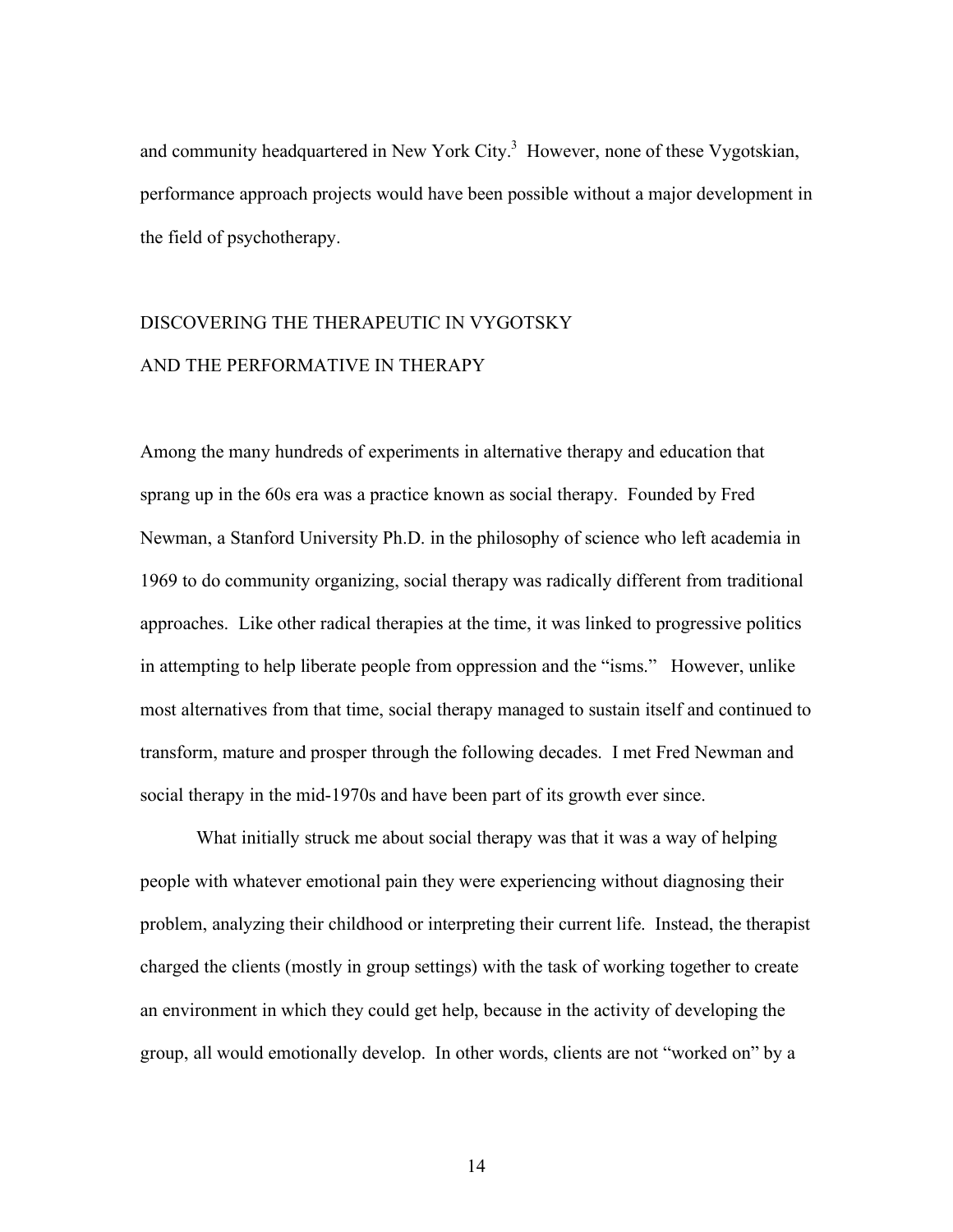therapist-expert, but create their own "cure" by creating something new together out of their emotional activity.

It was Fred Newman's sophisticated understanding of philosophy, language and dialectics -- coupled with his dissatisfaction with the methods of psychology, its understanding of human beings as isolated individuals, and its obfuscation of process in favor of products -- that led him to create this mode of therapy. In particular, Newman was convinced that therapy needed to help people demystify language, get free from its constraints, and give them the opportunity to create meaning together. It is our language – especially our language of emotions – that has become rigid and reified and leads us to experience the events in our lives and our feelings as individuated products, not as part of the continuous process of crating our lives. $4$ 

When I shared Vygotsky with Newman, he seized upon his methodological and empirical discoveries. Vygotsky's understanding of children's language development, Newman realized, was profoundly relevant to adults' emotional development. Vygotsky had shown that in the zpd of early childhood, children are supported to do what is beyond them, to perform who they are becoming (even as they are who they are), and that this process of creating the zpd is the joint (ensemble) creation of their becoming language speakers. They learn to speak by playing with language. Vygotsky's accounting was completely coherent with the activity of social therapy, in which people are supported by the therapists to do what is beyond them (create the group), to perform who they are becoming.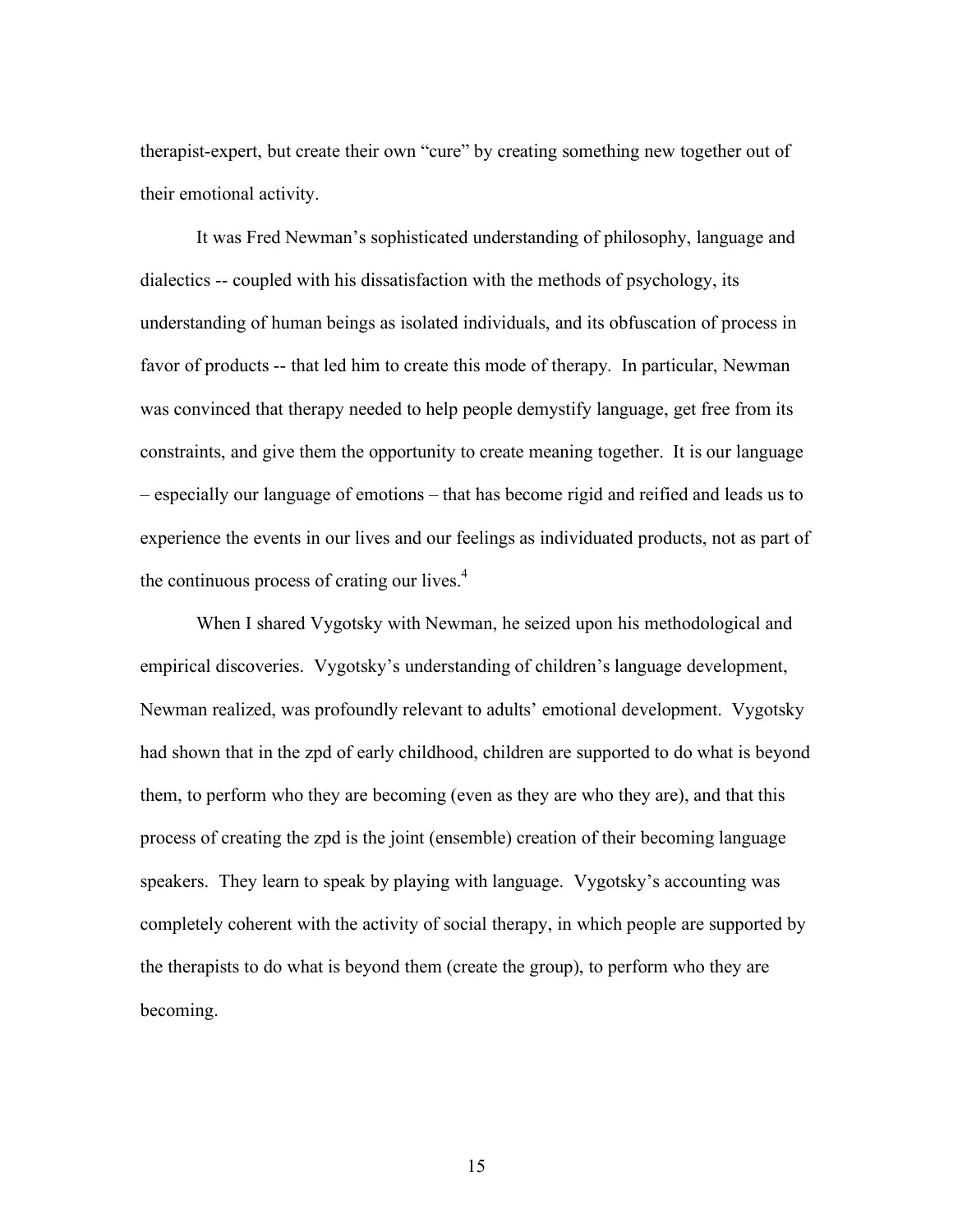Newman had discovered the therapeutic dimension of Vygotsky's remarkable research. Therapeutic work is actually development work: helping people to continuously create new performances of themselves is a way out of the rigidified roles, patterns and identities that cause so much emotional pain (and are called pathologies). In social therapy, people create new ways of speaking and listening to each other; they create meaning by playing with language. The significance of this, as Newman recently commented, is that "some kind of development takes place in the process of ensemble, collective performance, not just of someone else's play, but performance of our own discourse with each other" (Newman, 1999, p. 130). Newman and I were very excited by this new development and kept working it in new ways – I in education and child development and Newman in social therapy. We studied Vygotsky's writings extensively, dialogued with colleagues about our new understanding and wrote our ideas down in a book on Vygotsky's life and work (Newman and Holzman, 1993).

In the mid 1990s, Newman made a breakthrough about the relationship between therapy, performance and human development (breakthrough that led to the formation of Performance of a Lifetime and its innovative approach to working with businesses). By this time, Newman had begun to write and direct plays and he found the ensemble work of creating a play (creating Vygotskian zpd's) remarkably growthful for everyone involved. He was mulling over the relationship between therapy and theatre – could some new activity be created that could transform that relationship?

An opportunity arose when it came time for him to lead an intensive weekend social therapy experience sponsored annually by the East Side Institute for Short Term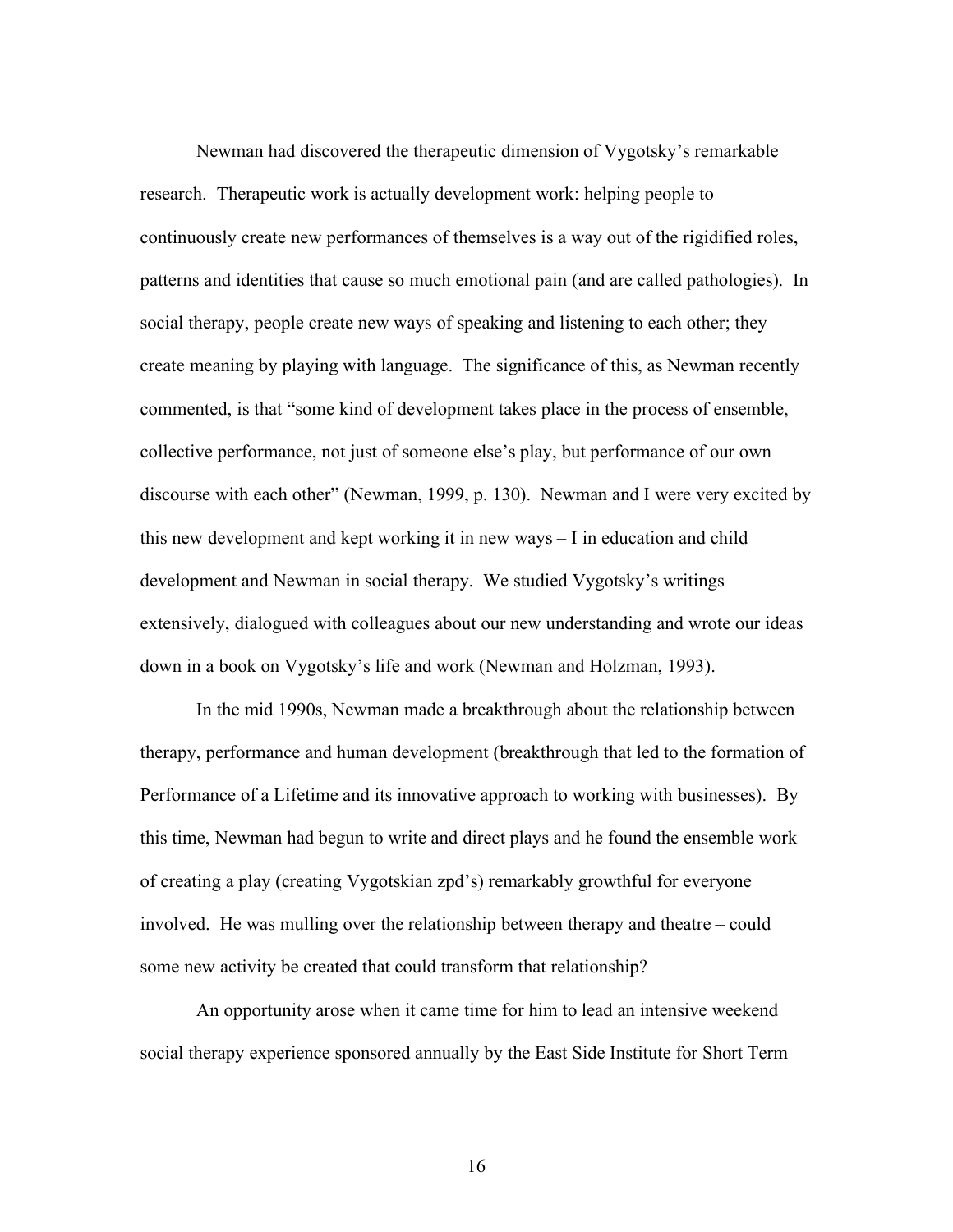Psychotherapy. Newman titled the weekend "The Play is the Therapy: Emotional Growth Through Performance" and he had in mind to work with participants to discover the power of performance in the therapeutic process. Over two days, the nearly 200 people (a mix of helping professionals and clients) took part in a series of improvisational performance workshops, sometimes working together as a whole and at other times in smaller groups creating separate skits. The weekend culminated in the production of a sprawling improvisational comedy. Six months later, another weekend experience was held. This time, Newman asked people to do one-minute performances of their lives (the "performance of a lifetime"). After each of these performances, Newman and his colleague, actor David Nackman, made directorial suggestions and asked each participant to perform for 30 more seconds in response to that suggestion. Based on these performances of a lifetime and the performance personas they projected, Newman and Nackman put various combinations of people together and proposed improvisational situations to work on. Once again, the weekend ended with the ensemble putting on an improvisational play. Newman and participants equally felt the power of the experience – an activity totally focused on creative theatrical process, which at the same time was remarkably successful in helping people with their emotional issues.

## BACK TO BUSINESS

"Adults have a tremendously rich variety of material – including our own self-consciousness – out of which to create a continuous life performance.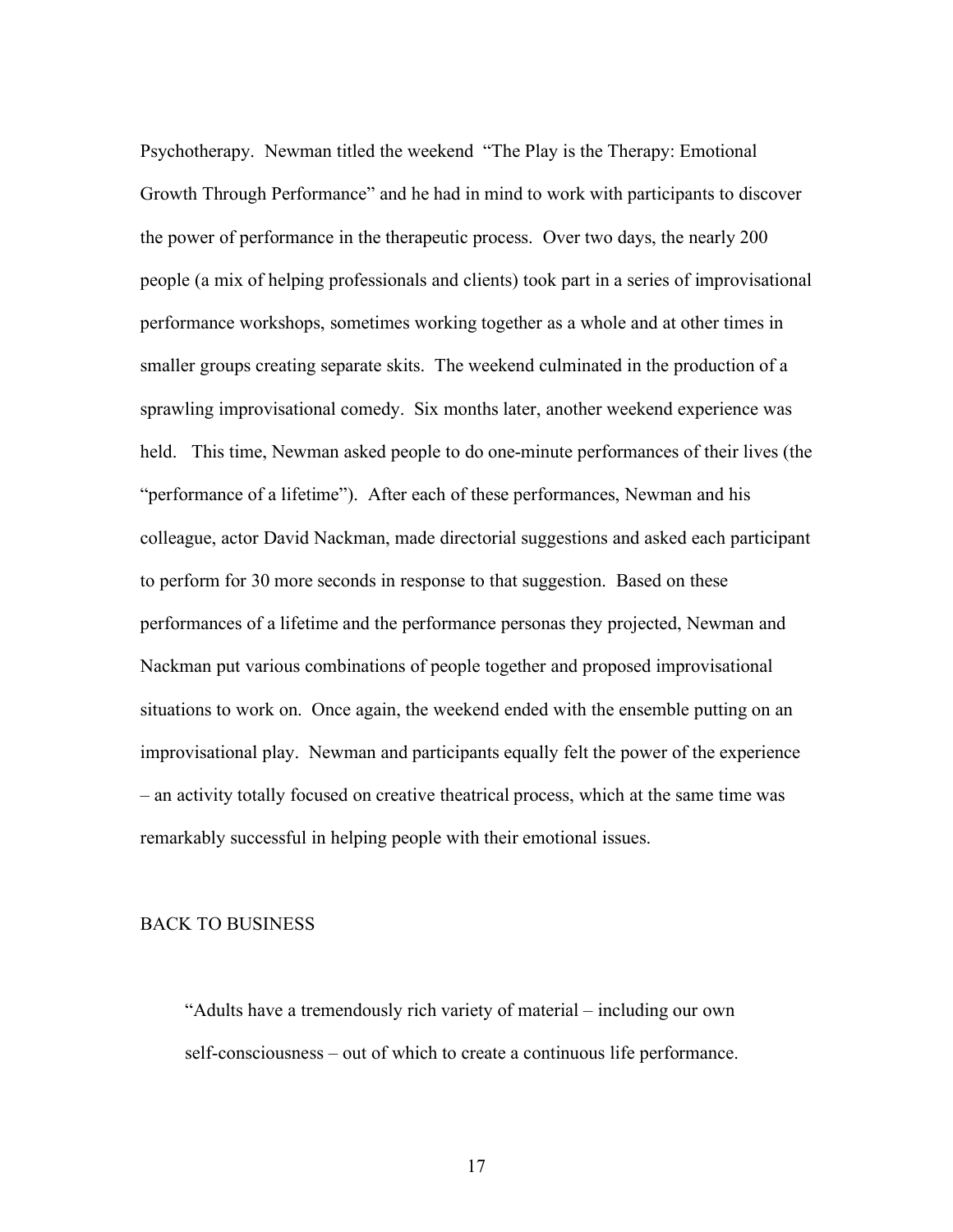The more we perform, the richer the material from which we can continue to create new performances." (Newman, *Performance of a Lifetime*, 1996, pp. 166-7)

My academic and program development experiences taught me how powerful theatrical performance can be as a force to re-initiate development in children and young people. Newman's innovative experiments in bringing the performatory to therapy and finding the therapeutic in performance demonstrated how effective it could be in re-initiating emotional development in adults. It seemed to us that it was time to take the notion of people as performers to corporate America. If Vygotsky is right and performing is how we learn and develop, then don't the "living organizations," "learning organizations" and "passionate organizations" that business leaders are now speaking about need to recognize themselves as "performing organizations?" If creativity and growth come into existence when people together create zpd's in the home, the school, the theater, the ball field and the therapy office, can management and employees learn to create them at the workplace? If getting up on a stage puts you in touch with your "performing self," teaches you that you can always create new performances of yourself and has been shown to help adults, teens and children create better functioning and happier families and peer groups, might it not do the same for teams and workgroups?

These questions frame the approach of Performance of a Lifetime (POAL), the training and consulting firm with which I work. Taking the model Newman shaped at the social therapy weekends, POAL opened its doors in 1996, with Newman, Nackman and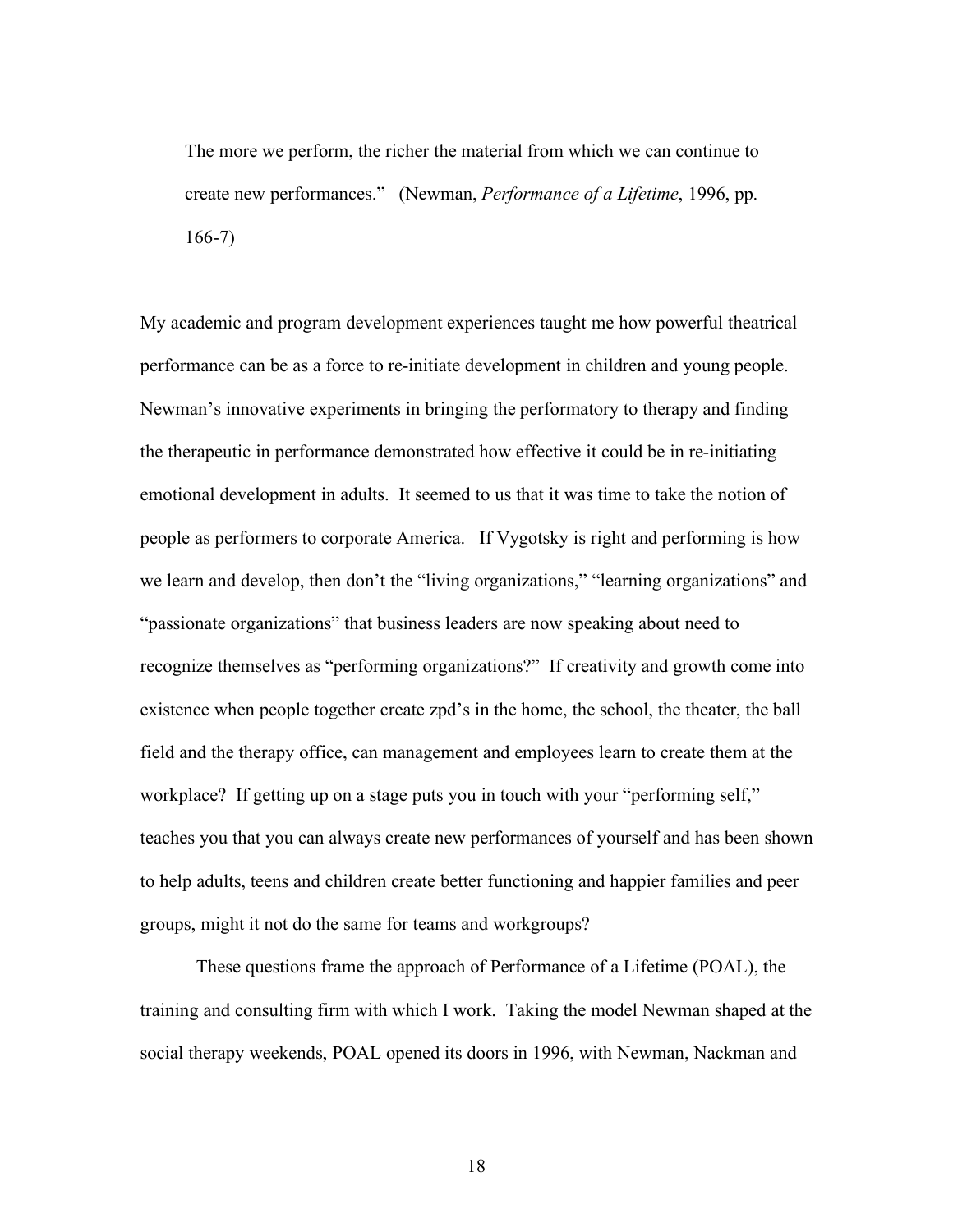two other actor colleagues, Nancy Green and Cathy Salit, as co-directors. POAL relates to people as performers of their lives and creators of their company play. Its goal is to help people discover that that they have the capacity to deal in new ways with challenges and problem areas in their work lives. Just as developing children create new ways to relate to paper and crayons, Daddy leaving for work, or not getting their way, so developing adults can create more options for relating to a new assignment, stress and responsibility, or tensions with co-workers.

There is no better tool for ongoing development than performing. Just watch very young children. They perform all the time, without a stage and without fear of making mistakes. They live performatorily, doing things before they "know" how to do them - playing with words and sounds before they know the language, and creatively imitating who they are not -- "flying" a plane, "reading" to their stuffed animals, "dancing" and "singing" along to a music video…. In Vygotskian terms, children develop so quickly and learn so well because they and we create zpd's in which they can be who they are and who they are becoming.

When people stop developing, it is because they no longer take part in the kind of performatory life activities that support them to "be a head taller than they are." In environments that expect adults to do only what they already know how to do (as well as environments that demand that we do what we don't know how to do but provide no way to learn it), we are not likely to take risks to perform as other than who we think we are. Instead, we tend to repeat our well-learned patterns and passively play out the roles we have already learned. POAL is dedicated to helping organizations and their people learn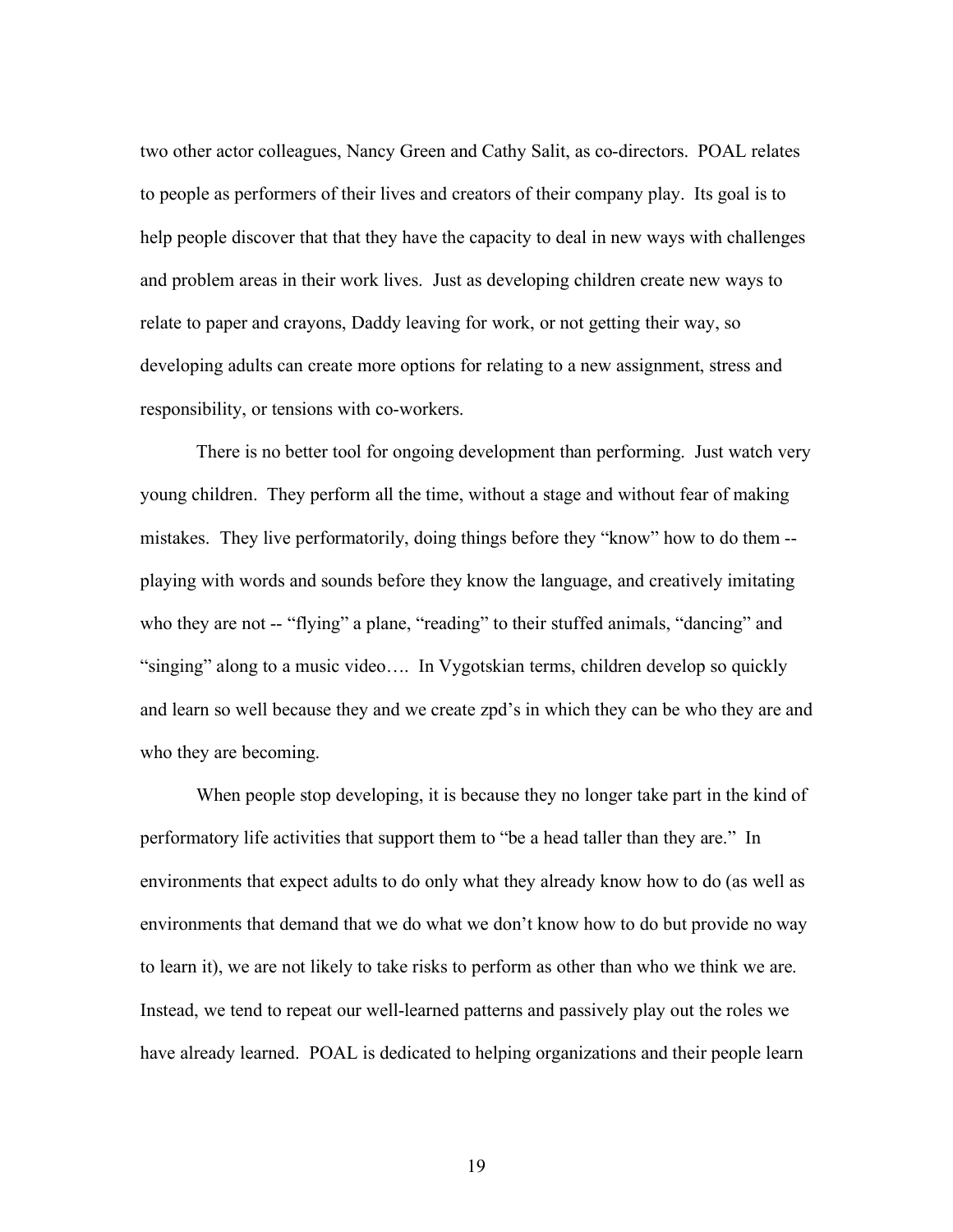to create zpd's -- environments that support performatory life activities – and the continuous growth that this generates.

#### Performing the Company Play

While there are great benefits to living in a culture of products like ours, there is a down side as well. When we are blind to the process, we miss seeing, experiencing and recognizing ourselves as the active creators not only of the products but also of the very process by which they came into being. It's like seeing only the tip of the iceberg.

But navigating successfully in our culture requires that we see below the surface. Leaders in all fields are called upon to see "the big picture." Even though we live in a culture of products, we are going to have to learn how to see process. For if we really want to know how to "work the world" we need to learn how things in the world work, and that includes turning our attention to how they came to be. This is precisely what the practice of a *Vygotskian psychology of activity based in performance* can do for us.

When we are able to see and experience process, new possibilities emerge. Things no longer are only what they appear to be at the moment; they are also what they were and what they can become. A new understanding of creativity emerges. We begin to experience ourselves as the creators of the "products" of our lives (the ideas, emotions, thoughts, conversations, relationships, careers, life styles, etc.). More attuned to the creative process, we become more actively creative. Performing on a stage is like looking through magnifying glasses that show us what we don't usually see -- the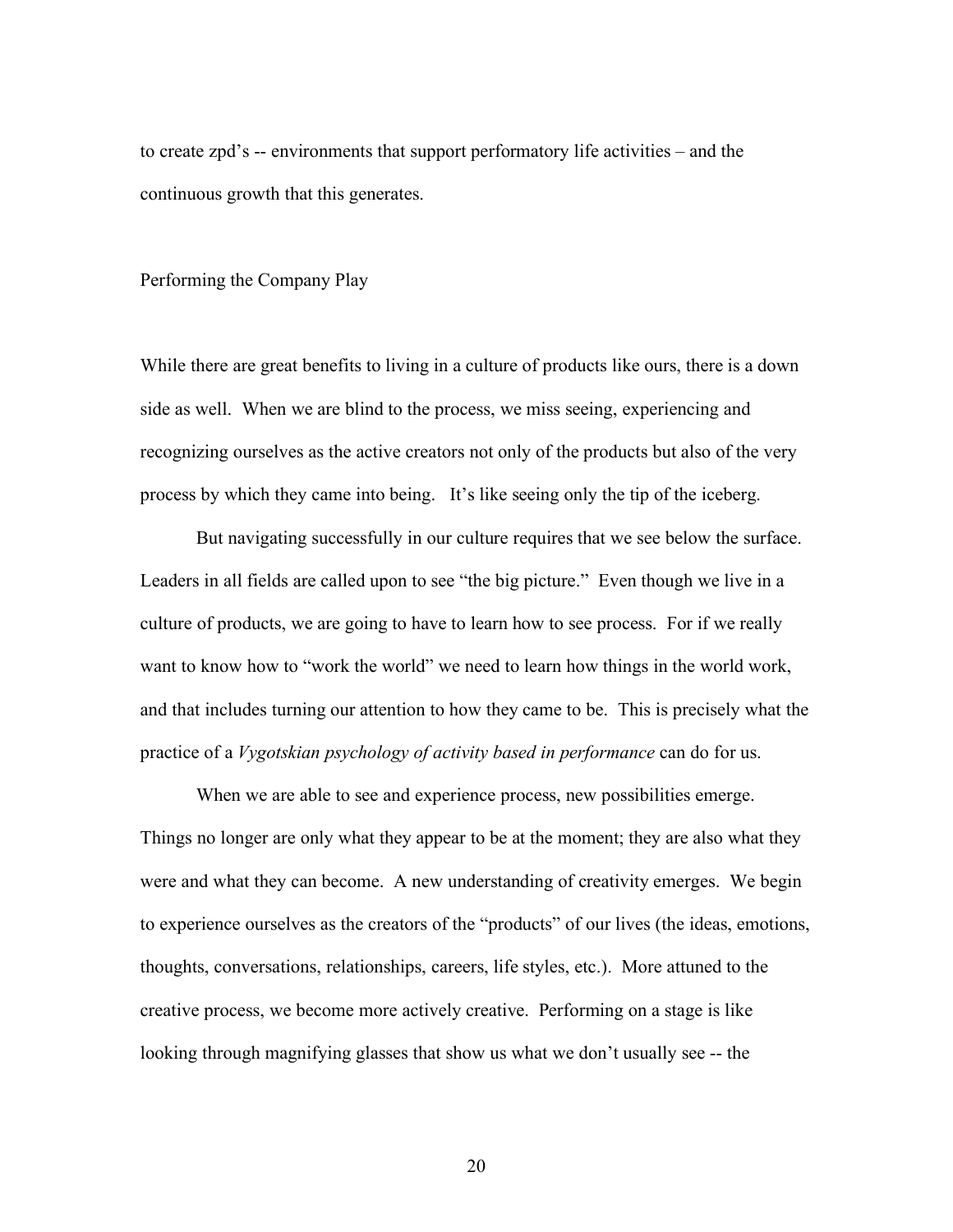creative process that goes on all the time in everyday life. All of a sudden, if only for a brief moment, we can see, feel and experience being a part of a process, the process of creating with others out of whatever elements there are at our disposal.

The performance activities POAL designs for clients – improv shows, workshops and custom-designed short and long term programs for individuals, teams and entire organizations – give participants the experience of seeing (and being) members of a creative ensemble, a group of non-actors who can and do create improvised scenes together. Clients (which have included Fortune 500 companies, e-commerce start ups, government agencies, health care institutions and other non-profits) have found this creative activity extremely helpful in dealing with the unexpected, enhancing creativity, developing true collaboration and providing real leadership.

But after the POAL-organized performance (when we take the glasses off), it's all too easy to forget to focus (to forget that we are performing). The product-oriented cultural lens is too strong. Back in our familiar environments where there is no formal stage, we can forget that we are allowed to perform in new ways and that our lives are an ongoing process that we create. Unlike young children, adults need the added support of conceptual learning, of stepping back and abstracting the "lessons learned" from our experiential learning activities. The POAL approach incorporates reflection and dialogue on the method of performance in order to provide support for practicing what are essentially a new language and a new set of relationship and work skills.

The POAL developmental learning process participants go through has the following components: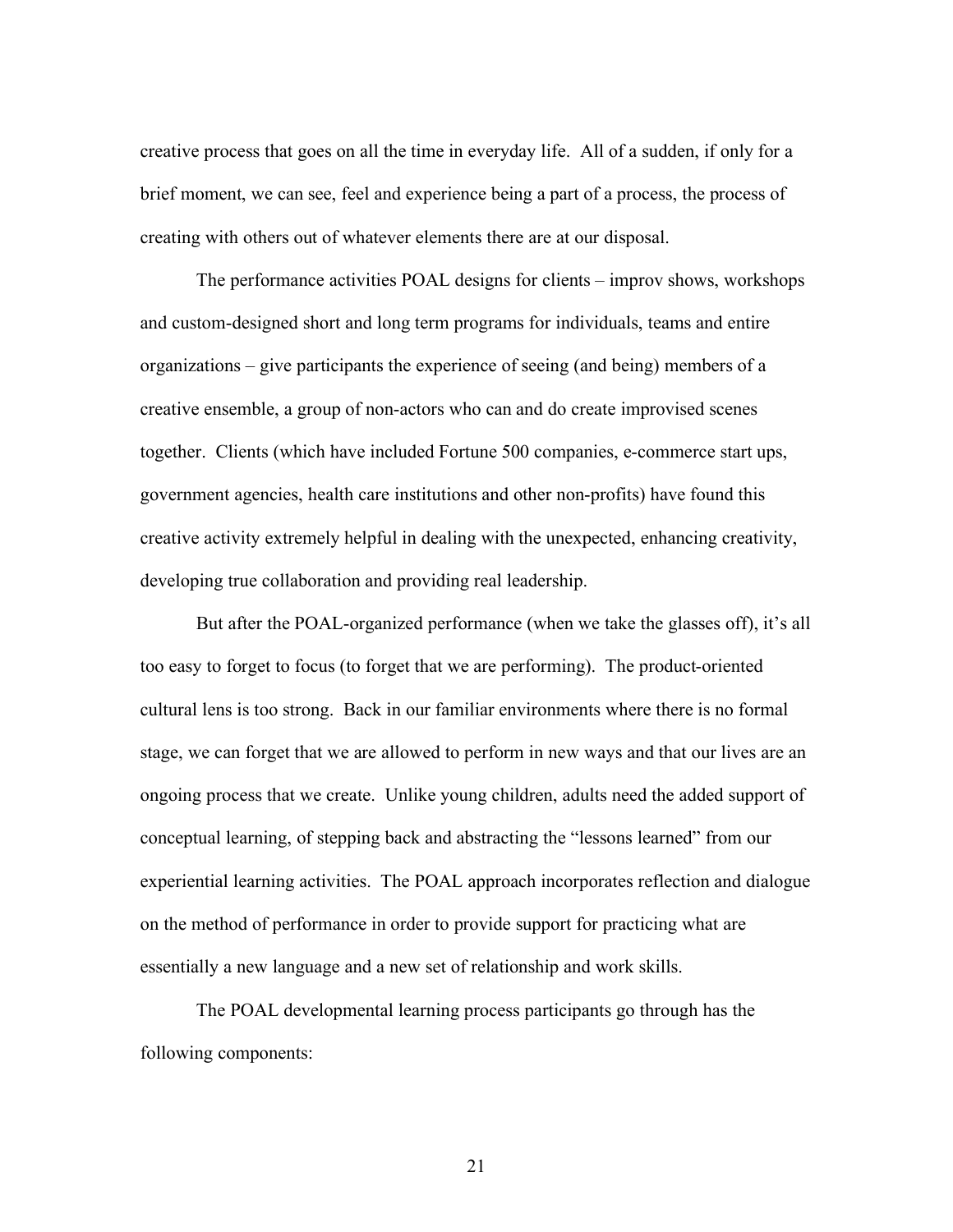Experiential learning. Performing the method in a specially designed environment - complete with theatrical stage -under the direction of improvisational performance trainers.

Conceptual learning. Deconstructing the performance experience and learning how the method works.

Practice. Practicing improvisational performance skills in workplace environments with no theatrical stage and with no skilled directors present. (The order and number of practice and conceptual learning components varies depending on the type and length of POAL program.)

The Value of Improvisation

"Perhaps the most crucial reason to use improvisational theater as a method of training managers might be that it teaches a simple lesson. While preparation is important, spontaneity is even more so…Improvising is a complement to preparation. For example, in a jazz combo, all musicians must prepare thoroughly, but once they have mastered their art they riff off one another. It's a balance between structure and chaos. This balance requires a mindset that rarely comes easily to those trained to manage. Letting go, yielding control, going into free fall, flying blind, trusting instinct – these are scary prospects, but nonetheless crucially important. When people – and companies – lose their ability to improvise, they can no longer innovate. And those who fail to innovate perish." (Mukul Pandya*, Wharton Leadership Digest*, April 2000)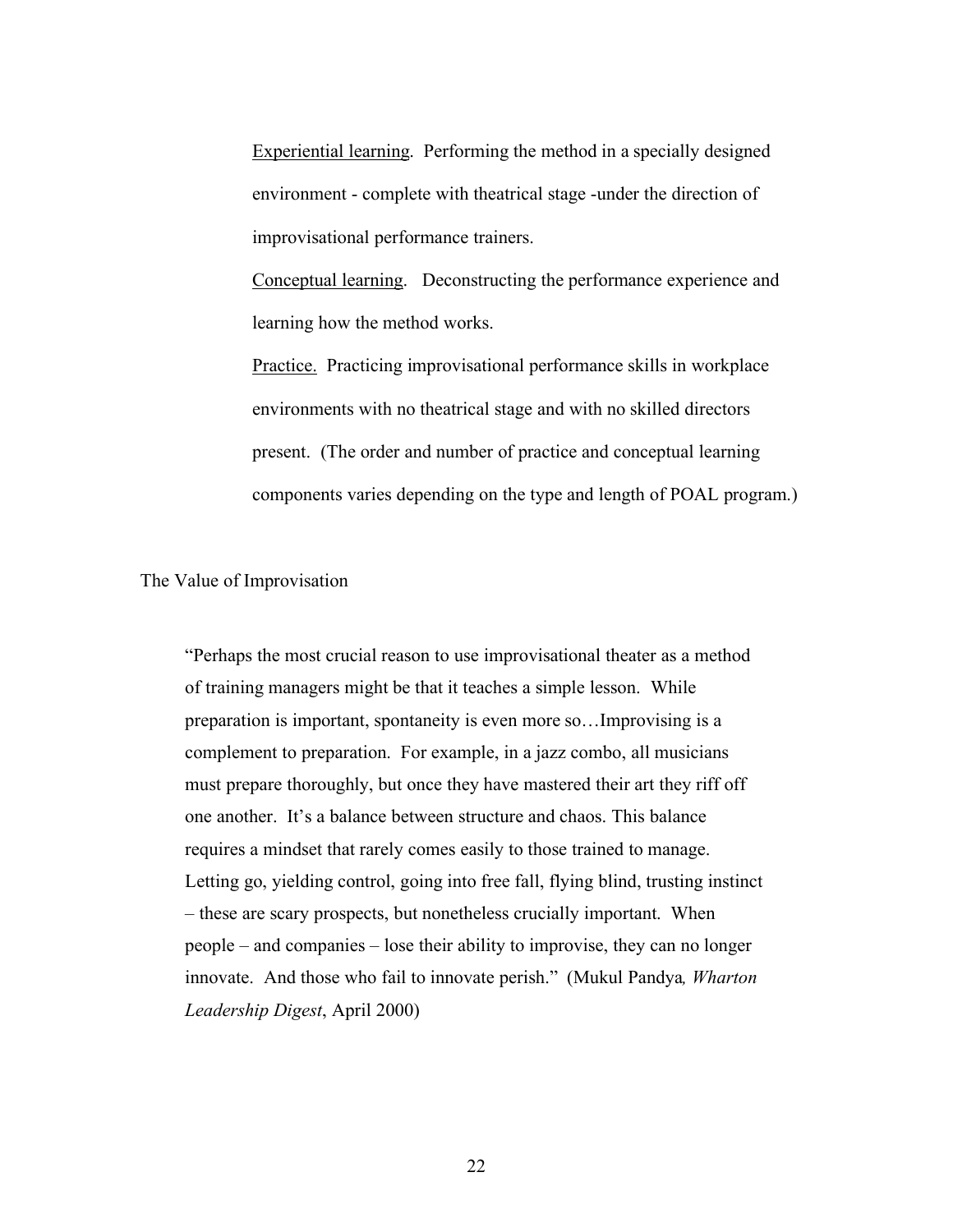To most people, improvising means being spontaneous, dealing with the unexpected, breaking with a script and not following the rules. In this sense, all of us improvise some of the time. To professional performers, however, improvising has another, more complex meaning. It refers to the set of tools and methods that actors use to generate scenes, stories and conversations without a script. Skilled improvisers literally create action – they make things happen – on the spot. They create their stage, characters and plot by working off each other. In order to do so, they have to listen with an openness that is rare in other discourse situations. They have to listen in order to create, not to evaluate, assess or negate – otherwise the scene won't go anywhere. In this sense, good improvisers are doing with adults what the rest of us do when we speak with very young children. When a 10-month old says, "ba-ba" we aren't critical or negative, but rather we accept the utterance and keep the conversation going (for example, "Yes, it's time for your bottle," "Uh oh, you dropped your bottle, I'll get it for you"). In improv language, this is called *accepting the offer*, in contrast with negating the offer. In Vygotsky's language, it is called *completing* what someone else says (Vygotsky, 1987), in contrast with competing with what is said.

Unfortunately, ordinary conversations, including those at the workplace, are rarely improvised in the theatrical sense. For example, people tend to listen very selectively to what others are saying -- to hear something they agree or disagree with, to assess the "truth value" of what is said, to size up the speaker, or to hear the pause that signals "it's my turn now," etc. Conversations are typically negating rather than accepting, and competitive rather than completive. These ordinary conversations are old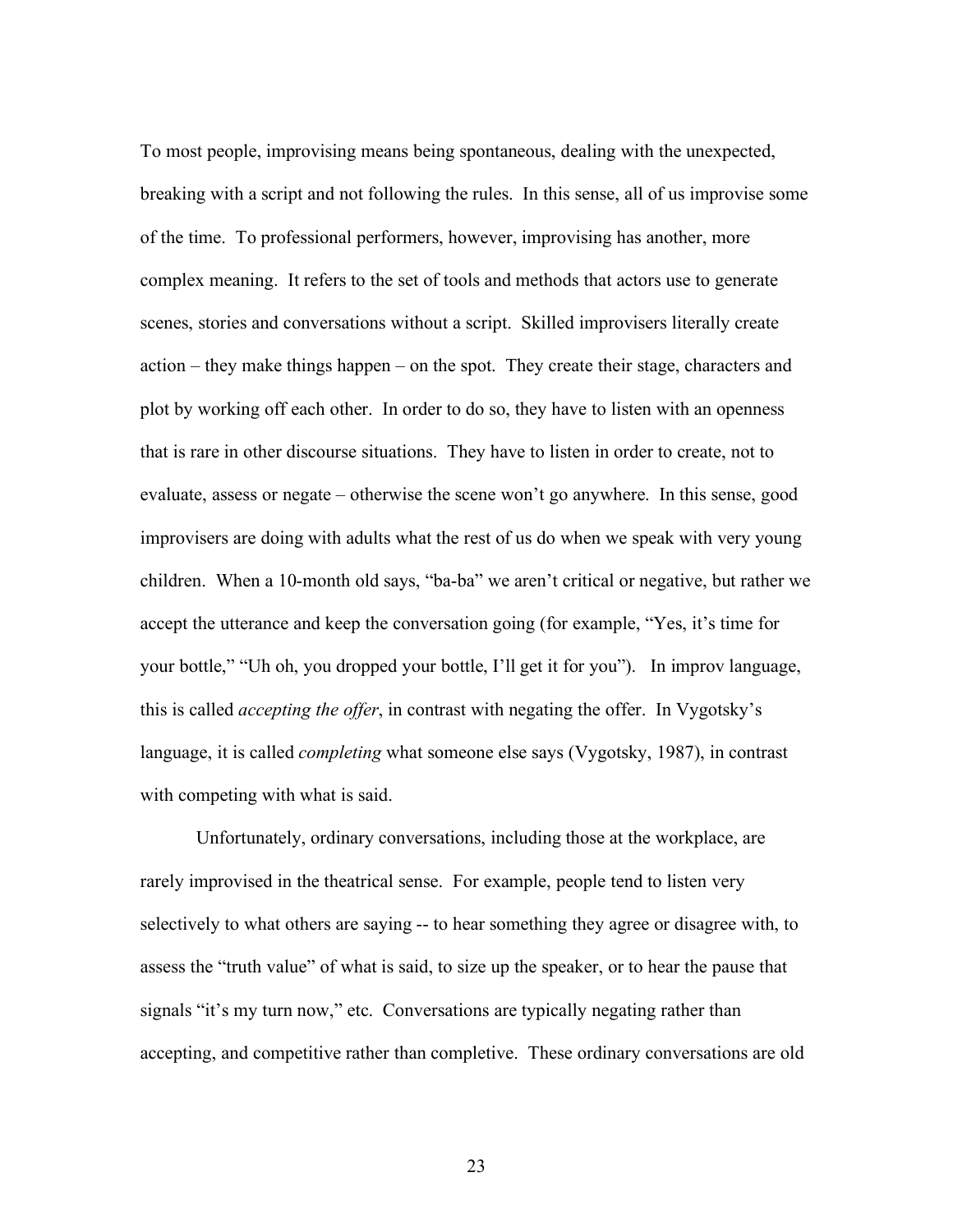performances. Learning the tools and methods that professional performers use to improvise is how non-professional performers (the rest of us) can create new conversational performances.

Improvisation is an activity of collaboration, transformation, and discovery. Performing improvisationally is working with everyone and everything available in a continuous creative process*. In a Vygotskian sense, improvising is a zpd for performing conversation.* Like the language games that adults and children who are learning to speak play, it is the creative activity of making meaning together. Just as children become speakers through this process, adults too become more creative and collaborative communicators when they are supported to "babble."

Improvisation creates a developmental stage that shares the following features with Vygotsky's zpd:

- 1) It supports participants to embrace the unexpected and take risks.
- 2) It develops their capacity to listen, respond, and build with others.
- 3) It provides a context for them to interact in new and creative ways.
- 4) It focuses attention on the "how" and not just the "what" of communication and conversation.

#### CASE STUDY: FOSTERING A HEALTHY COMPANY CULTURE

Any description of a process distorts that process. No matter how you try, you cannot "capture" what went on. What illustrations and examples do is tell a story. And since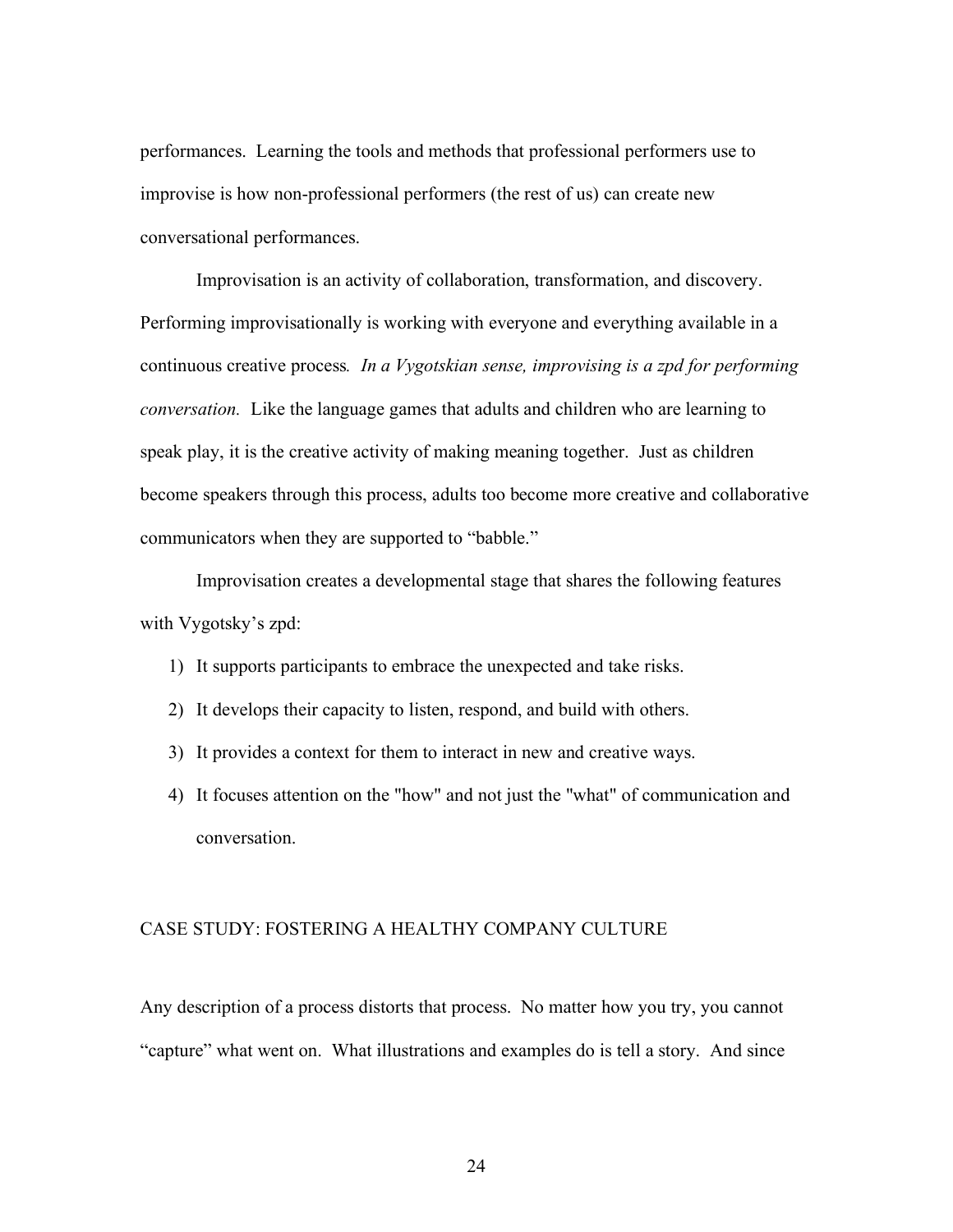most of us learn from stories, providing case studies can be worthwhile. It is in this spirit that the following description of a POAL project is presented.

#### The Client

A large office within a federal government agency asked POAL to address two broad organizational needs: relationship building, and more consistent practice of the organization's moral code of conduct. More specifically, the agency was eager to more effectively foster individual and collective responsibility, accountability and open communication. The project lasted approximately two months and involved approximately 100 employees.

#### The Process

# A. Preparation and Orientation

The first step was to conduct interviews with prospective participants in order to introduce the POAL trainers and prepare participants for theatrical performance and improvisation, and to learn about each person's opinion of and experience with the moral code of conduct. The material gathered from these interviews became the basis for creating scenes relating to the employees' practice of the moral code of conduct

#### B. Experiential Learning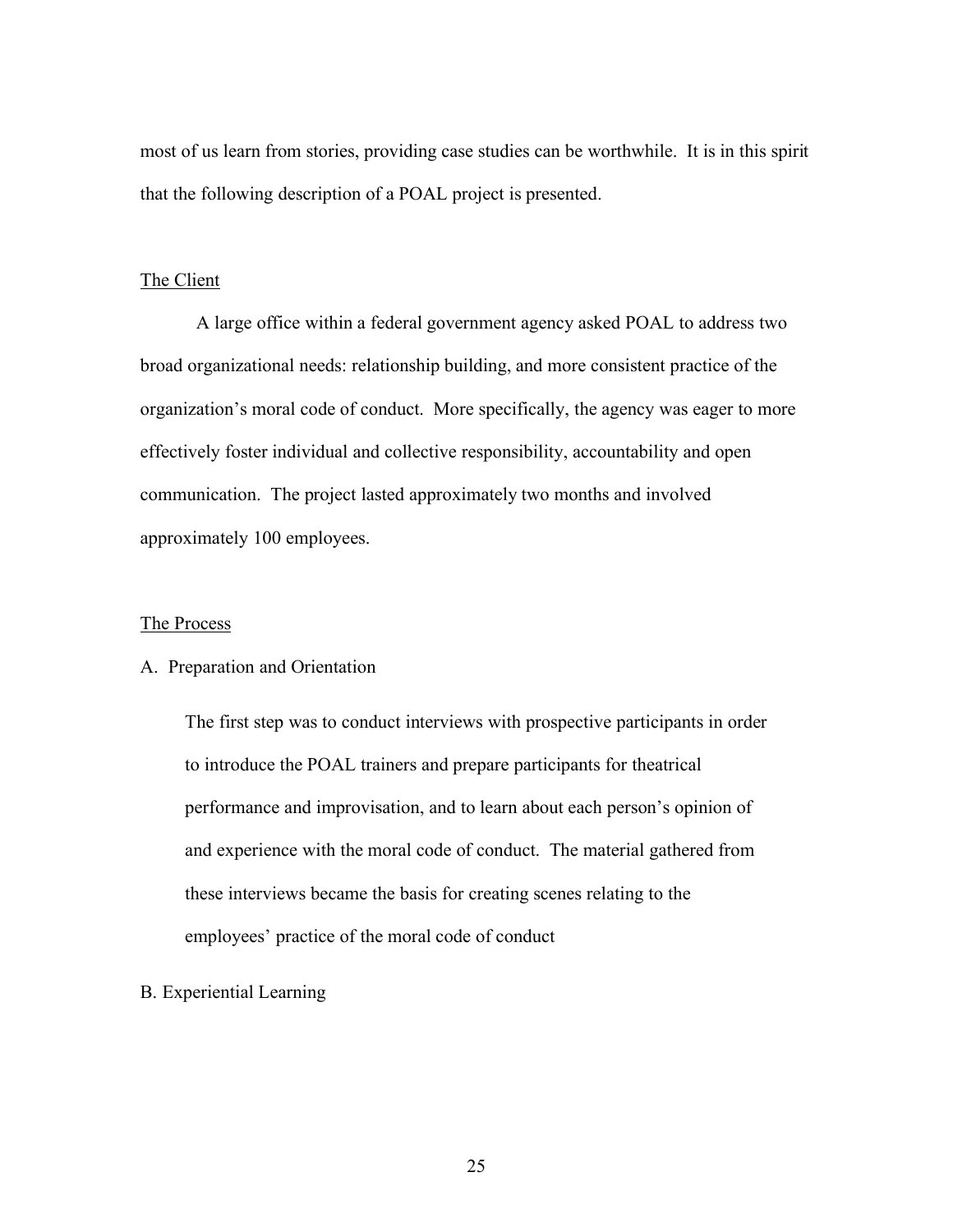Workshop 1 was a performance-focused workshop. Trainers gave a brief orientation to the notion of performance as developmental and the importance of building an ensemble. Participants were then led through a series of exercises designed to help them see and relate to themselves and their coworkers as performers, and accordingly, as the creators of the "scenes" of their work and life.

The first exercise was a movement warm-up which, in addition to helping the ensemble gain a conscious sense of their bodies in motion, worked to slow them down and focus on the activity at hand. They then added making faces and speaking in gibberish to their slow movements. This exercise is done to give participants permission to be something other than normal, or cool, or who they "really" are. The next exercise was the core performance event – the "performance of a lifetime." For this exercise, each participant was brought to the stage for a 60-second solo performance to give expression to something about her or his life (the POAL trainers demonstrate first to provide examples). In this exercise, the performances varied greatly (as they typically do), with most participants using the spoken word, but some dancing or singing. Many worked to summarize their entire life in 60 seconds; others showed a typical "slice" of their lives or a moment that they considered transitional; still others performed an apparently mundane moment, like what it was like to wake up that morning. Immediately following their 60 second performance, trainers gave them a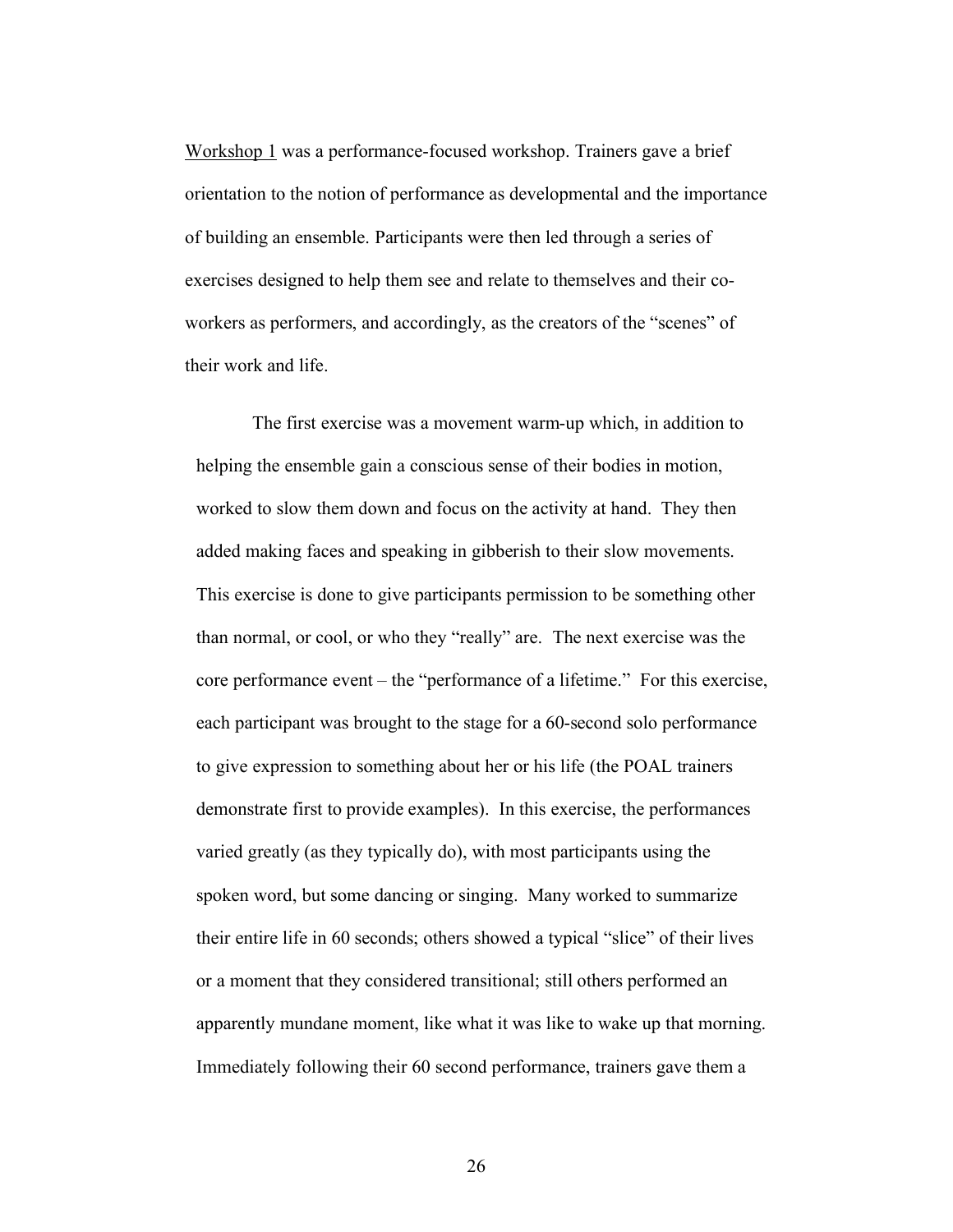directorial suggestion to perform a 30-second "sequel" which expands, extends or sheds a different light on what they just performed. (A POAL trainer is usually cast in this follow-up performance to give the participant the added support of a skilled improviser.)

After all the solo performances, participants worked in small groups. A POAL trainer introduced basic improvisational games and then provided support to the group as they created improvised scenes using "the material" from the performances of a lifetime. The smaller groups then came back together to perform these scenes for each other.

Workshop 2 provided participants with two scenarios analogous to actual work situations, with all the potential miscommunication, tension and stress. (Scene One: A new way of doing something in the company has been implemented and at least one worker is not happy with the change. Scene Two: A group of supervisors are talking about how to deal with people who don't seem to be fitting in with the company culture.) POAL trainers directed these scenes as a "round robin" in which participants performed and then were "tagged" and replaced by a fellow employee on stage. This exercise allows many participants to take turns playing managers and nonmanagers in the scenes and provides opportunities for creating and seeing options in how the scenes can go. After each improvisation, there was extensive discussion of the issues and ideas the scenes evoked about the current and desired culture within the organization.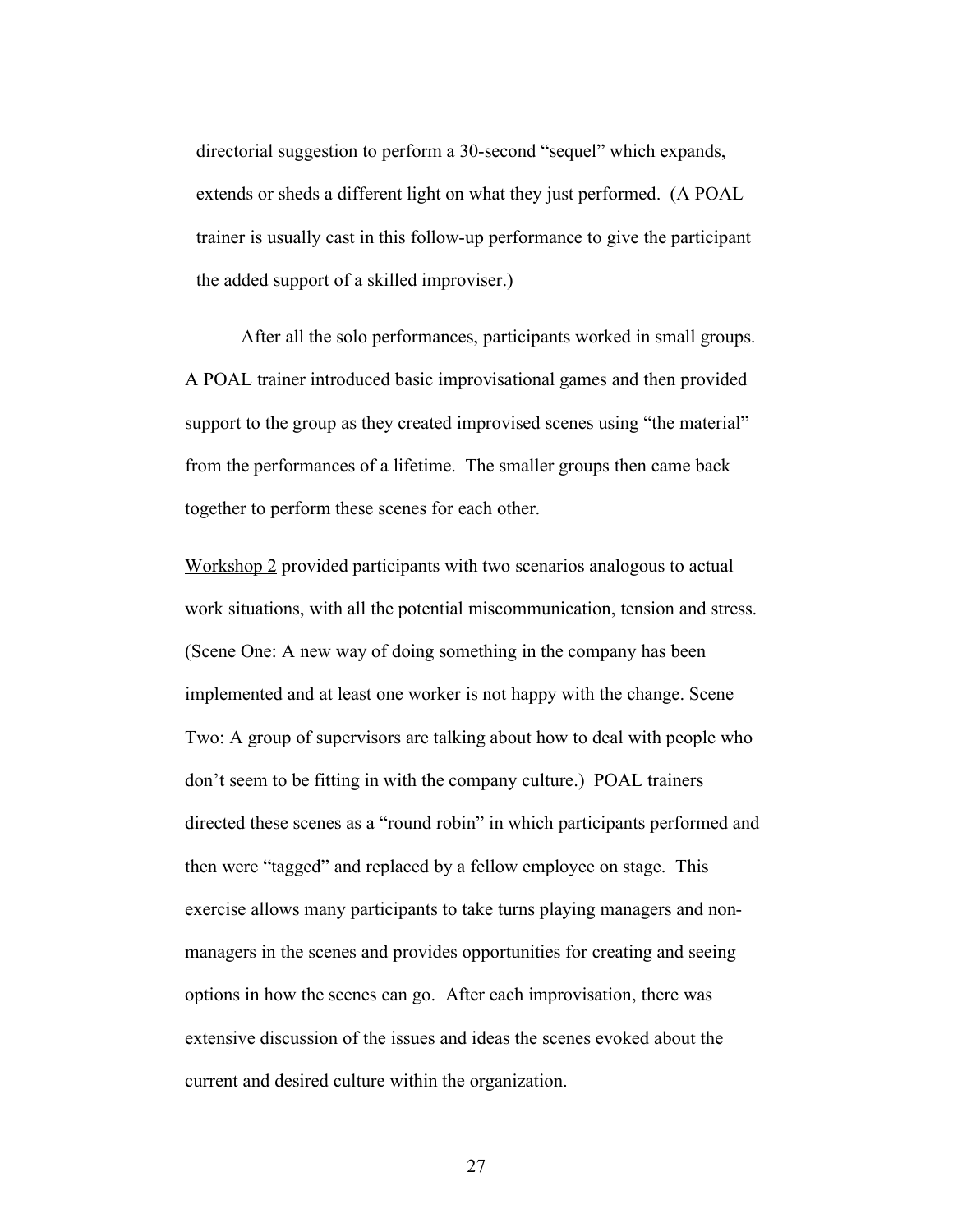On-the-Job Application. Upon completion of the workshops and a debriefing and evaluation session, participants were urged to talk performance talk back on the job. They were given improvisational exercises to experiment with and practice at work (e.g., "yes and" – an exercise in which the players must accept any conversational offer that is given). The objective was to provide some initial support for participants to begin to integrate performance and improvisational skills into their everyday work activities and relationships.

#### C. Conceptual Learning

Reflection and Coaching. Two weeks after the workshop, a POAL learning strategist met with workshop participants in small groups to "deconstruct" the workshop experience in order to reinforce its critical learnings. Participants reflected on their experiences performing at the workshop and trying the exercises back on the job. Their comments, a sample of which appear below, served as the specifics from which the learning strategist illustrated general principles of improvisational and performed conversation. Participants also received direction and coaching on specific challenges they brought up (e.g., tense meetings, difficult sales calls, feeling unfairly treated). These groups provided directed learning on the concepts and method of applying performance and improvisation at work.

Consolidated Learning Document. Upon completion of the group dialogues, POAL provided each participant with a document that included their stated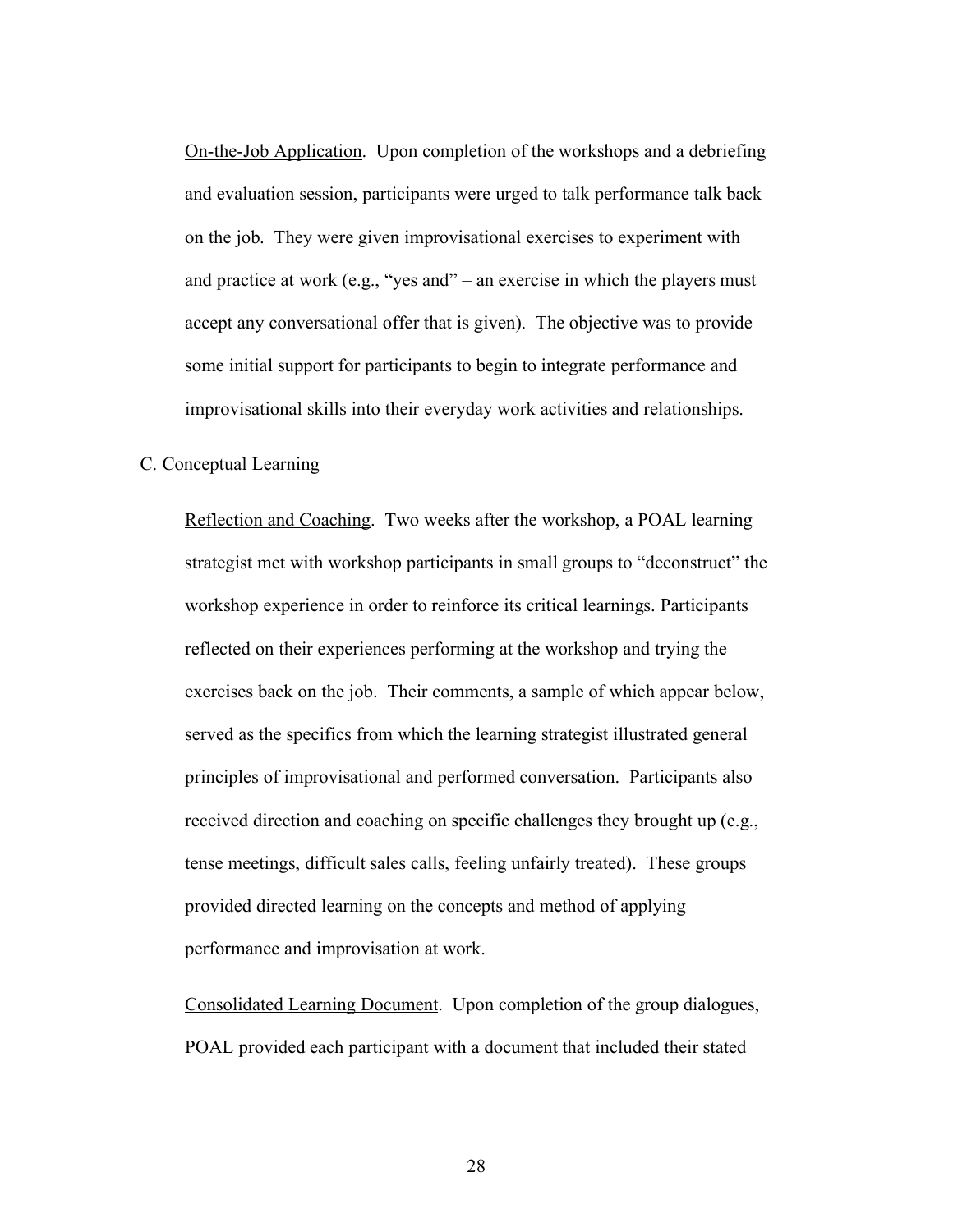goals, learnings and challenges, and POAL's teachings on performance and improvisation as they related to their organizational and professional goals. The document serves as a "living memory" of their on-stage performances, reflections and learnings.

#### The Learning

The performance work created a context for employees to realize the need for greater responsibility and accountability and to begin to change how they related to each other and the organization. It established a safe and non-confrontational (and fun) environment in which participants could explore manager/non-manager relationships and potential tensions that can arise. By creating and recreating improvised scenes between managers and non-managers, they were, in fact, creating experiences of sharing responsibility for the kinds of relationships that emerged. Additionally, seeing the action on stage – and having the chance to replay it – enabled them to see that we create our assumptions about each other.

It was clear from what employees said in the group reflection and coaching sessions that they were strongly impacted upon by performing and improvising with coworkers. As you will see from their remarks that follow, participants took a beginning step in making performance their own, that is, in recognizing that it is a skill that can be utilized anywhere and anytime they choose. All quotes (in italics) are taken from the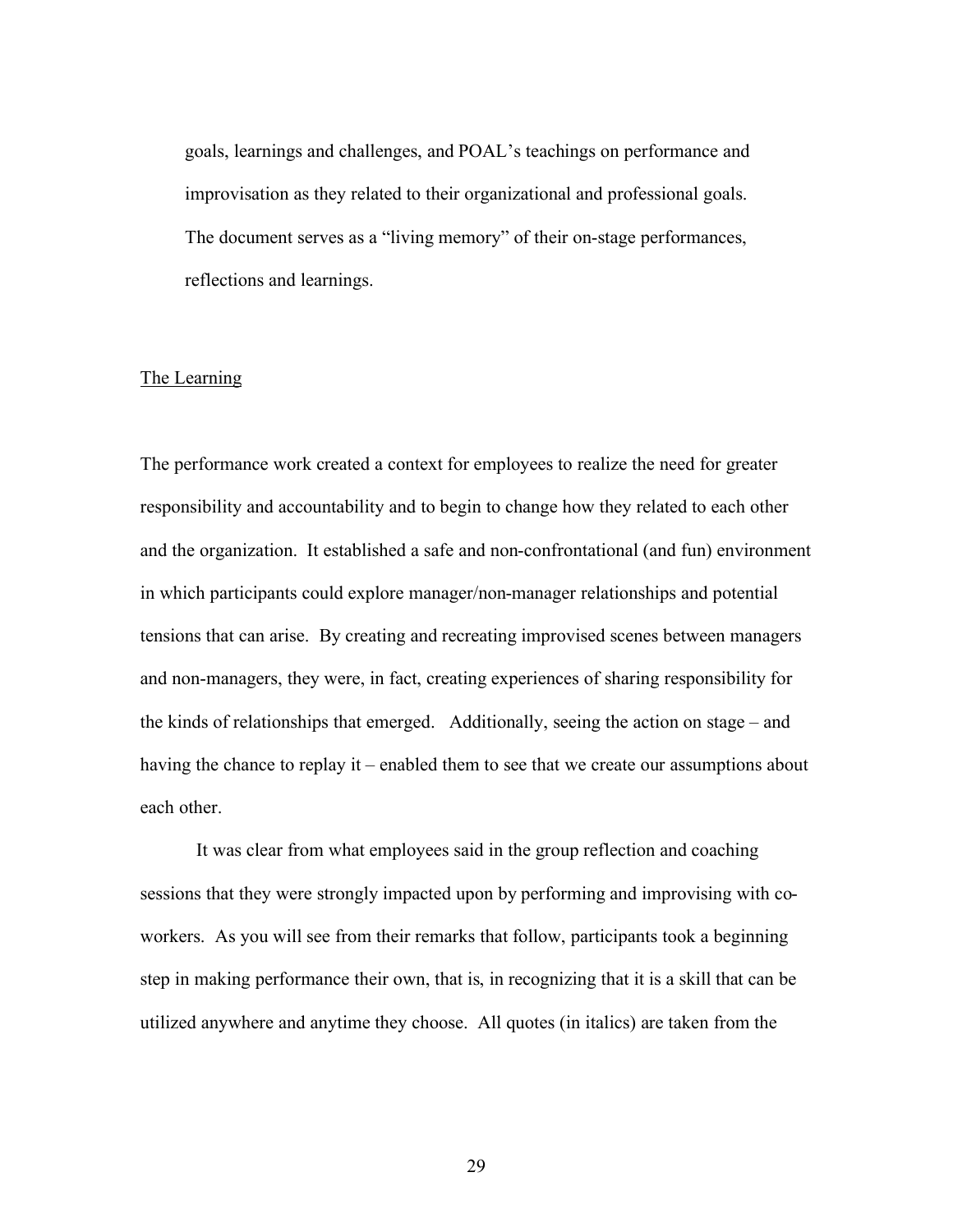consolidated learning document prepared by POAL and distributed to all participants upon completion of the client project.

The performance work introduced new ways of doing, understanding and talking about creativity, communication, teamwork and leadership that draws upon the language of theatre and performance. Employees began to compile a list of opportunities for new company "performances" that could contribute to the desired culture change. They envisioned creating "stages" (*"meetings, weekly company lunches and the integration of new hires"*) and "characters" they wanted to work on (*"listener, speaker, facilitator, leader and team member").* They believed the benefits would be plentiful and mentioned breaking out of *"the comfort zone"* of familiar groups*; "being less reserved and more open;" "creating new lines of communication;"* and *"saying hello and making small talk with everyone."*

We all know that the way we approach tasks, obligations, meetings, relationships and all the activities in our lives greatly impacts on how we carry them out and how we feel about them. Clients reported having new experiences when they see themselves as the creators of their life's play.

*"We realize we had a predisposed way of thinking about the organizational retreat. We saw it as a duty. It's freeing to see it as part of our company play and that we're creating it. Thanks for the insight!"*

*"Looking at going back to my office after this meeting as a performance is a relief. I can really create who and how I want to be. It's a different play."*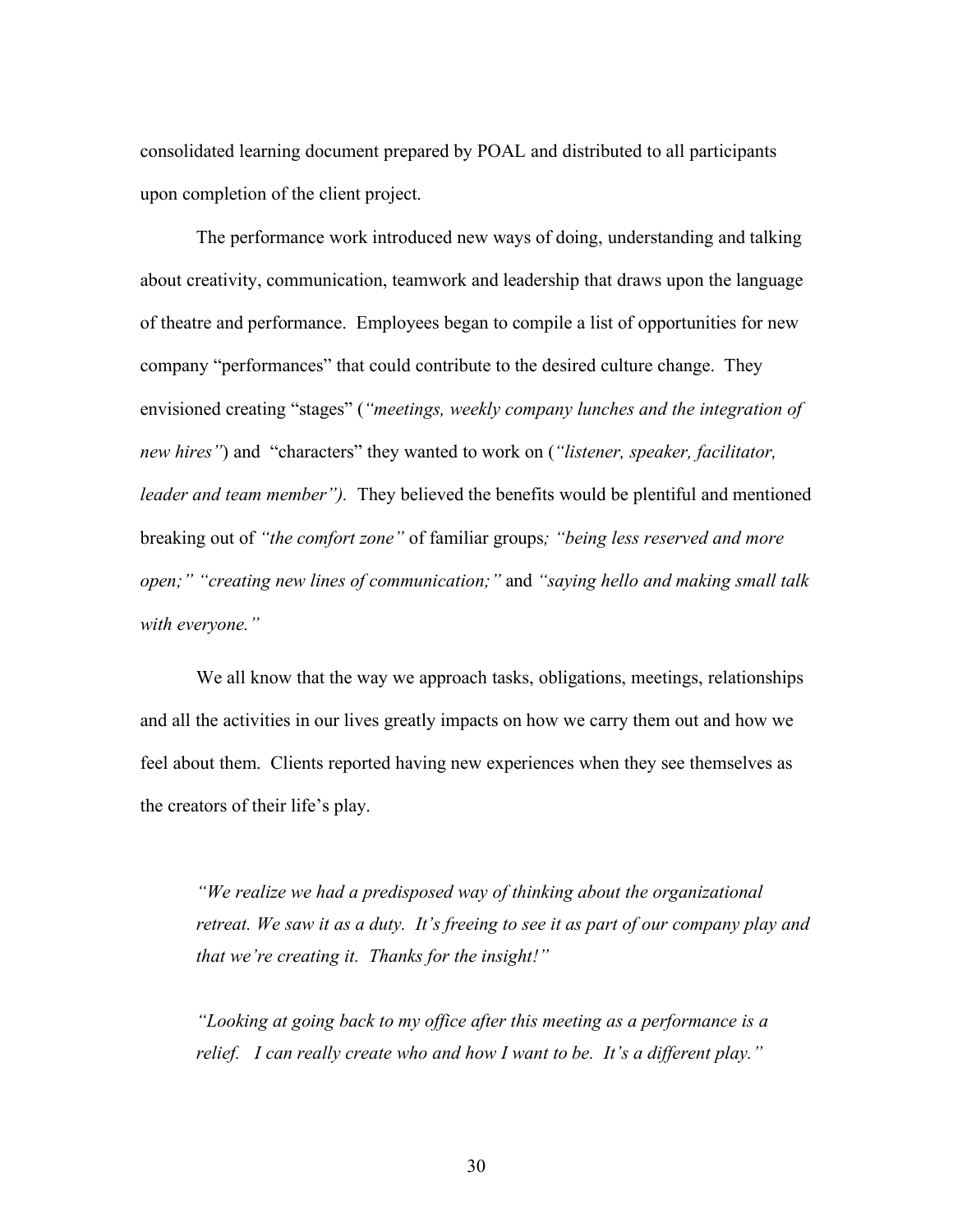*"I can see how this can help us be much more attentive to how we choreograph and produce all of our presentations, both internal and with clients"*

*"In creating our scenes, we couldn't stop to discuss what's next but had to take the cues from the person before us. We had to listen in a way to hear the offers. We worked really well together, and we really came together in the actual performance; it flowed."*

Employees began to imagine new performances that could make a big difference in their work life.

*"When Do We Need To Create Some New Scenes?*

*"When . . .* 

*. . .we keep getting stuck in the same scenes."*

*. . .someone's blaming."*

*. . .we keep going over and over the past."*

*. . .I'm assuming I know what's going on."*

*. . .we're interpreting other people's actions and words instead of being open."*

*. . .I'm being reactive."*

*. . .we see problems everywhere."*

They began to see themselves as able to create their performance and the character they

chose to be.

*"Who Do I Want To Be When . . .*

*. . .the tension starts."*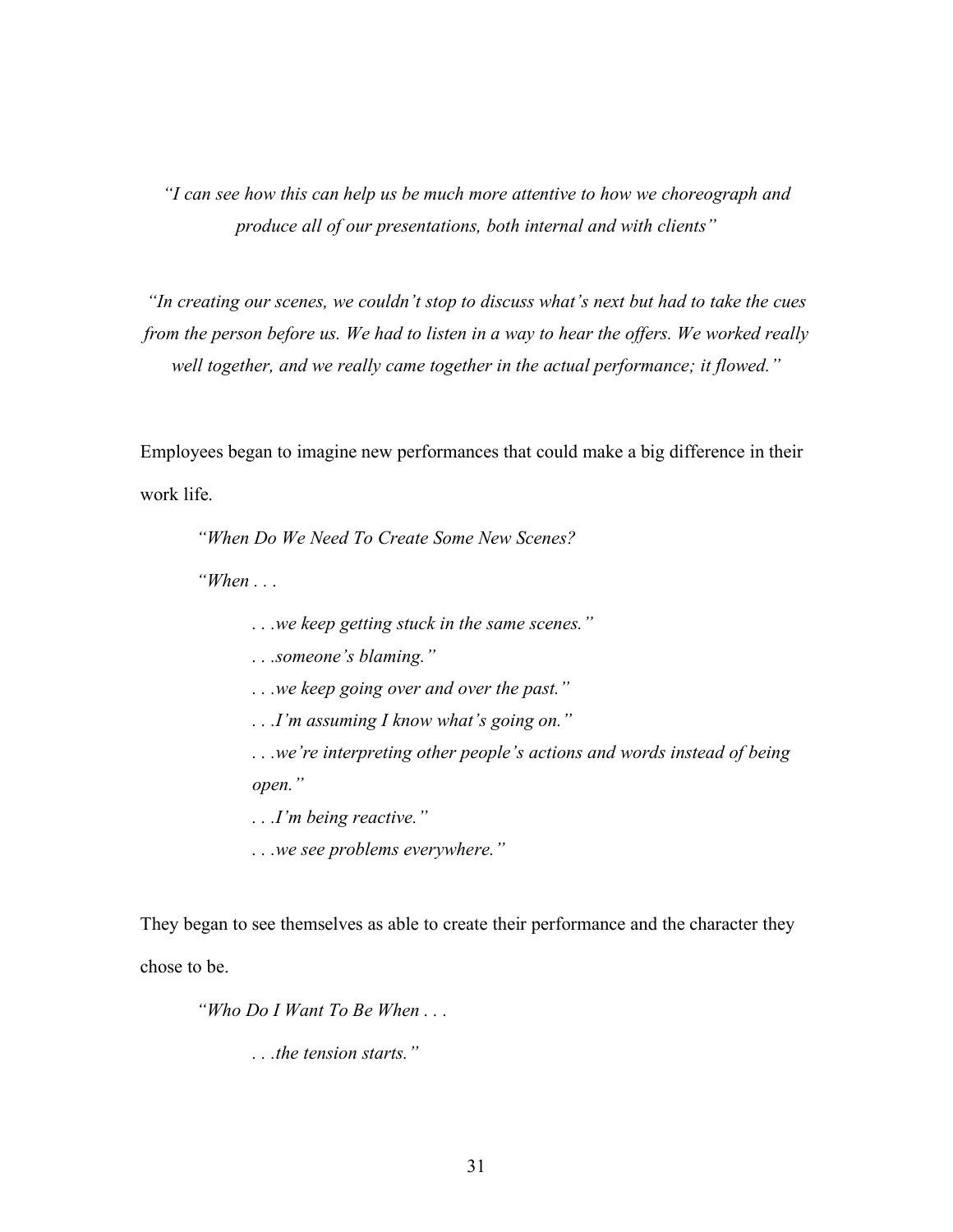*. . . everyone's stuck."*

*. . . anxiety is high."*

*. . . I find myself in a bad scene."*

*. . . things aren't turning out according to plan."*

They began to identify the many benefits of learning the tools of the improvisation trade

*"It helps you get more comfortable with the reality that we never really know how things will turn out!" "By improvising, you're bringing yourself more actively into an environment." "It helps you develop leadership." "You have to really listen." "It puts you smack in the middle of situations." "It's an exercise in shared responsibility." "Improvisation isn't an end in itself but a skill you work on continually." "It'll give me something new to do when people aren't listening to me."*

To summarize in Vygotskian terms, the POAL performance environment shares a number of features with the developmental learning environments that occur "naturally" in the lives of young children, features that make intellectual, emotional and social growth possible:

- 1) Creates a safe environment to take risks together.
- 2) Re-introduces a creative ensemble activity.
- 3) Provides adults with the experience of being performers, creators of life scenes.
- 4) Helps participants explore new understandings of who they are and what they're capable of, both individually and collectively.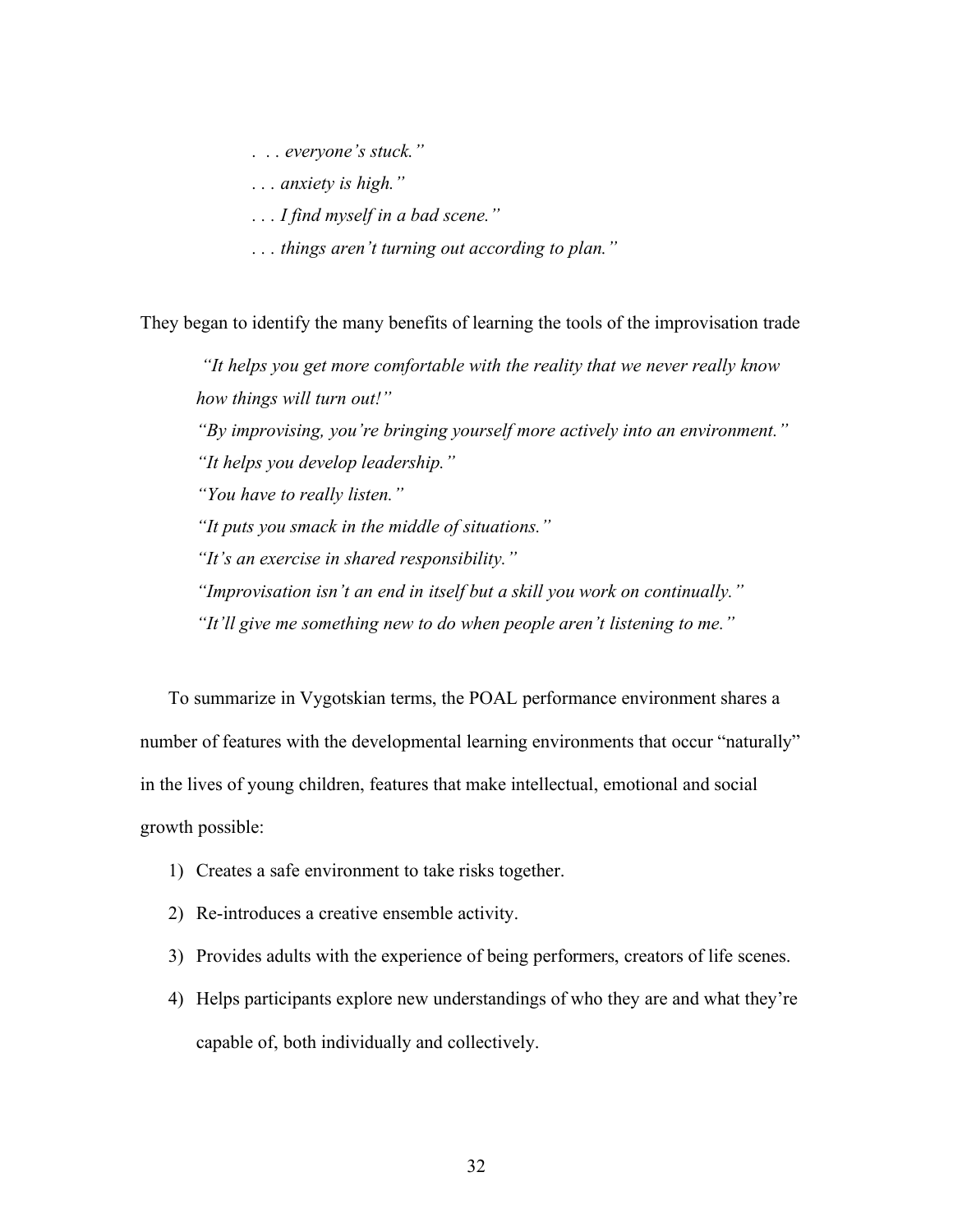5) Supports them to create new responses in familiar situations.

The activity of performing on stage created a zpd for new performances of the organization and its employees. It provided participants with the developmental experience of doing what they don't know how to do and, in that process, learning how to do new things. Through improvisational scene work they experienced communication, conversation, creativity and responsibility as emergent and collaboratively constructed. They began to see possibilities for change in the workplace and to talk about themselves and their co-workers in the language of theatrical performance and improvisation. Most important, they were able to envision creative solutions to existing problems.

#### DARING TO PERFORM

Bringing Vygotsky to corporate America has been exhilarating. As a developmentalist, it is heartening to see executives, managers and all levels of employees so quickly form a performance ensemble and engage in a rather strange (and to some, silly) creative activity. It provides additional support for something I have long believed -- given the opportunity and adequate support, adults embrace the freedom to play and work in new ways as much as children do. Working with businesses has also been a learning-anddeveloping experience for me, for the corporate environment has a different set of institutional constraints than the educational system. Learning these constraints and, more important, learning how to work with them has been part of *my* new performance.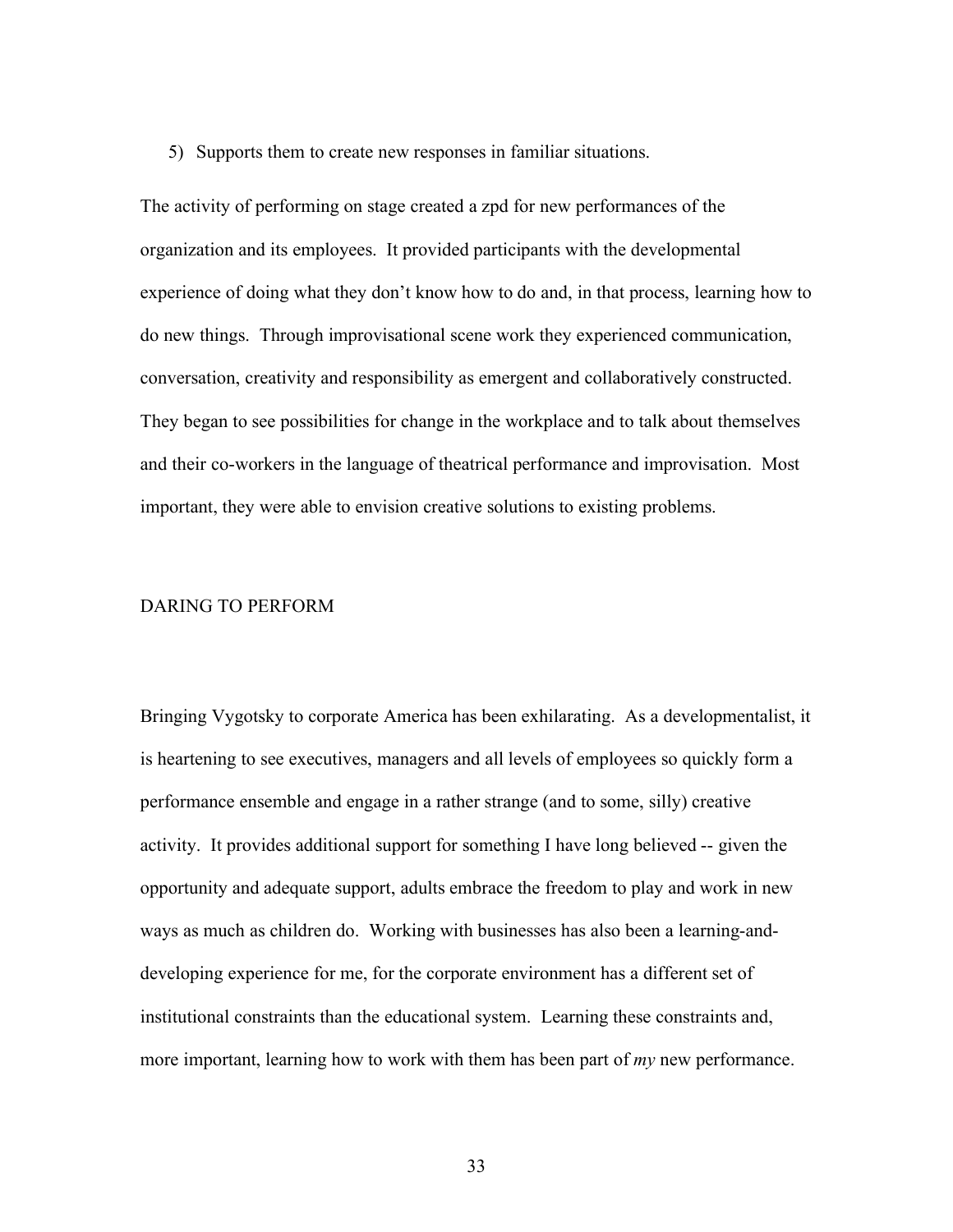The greatest challenge is finding ways to support people in business to take different kinds of risks from the ones they are used to, namely the risk to perform in new ways so they can discover for themselves the changes that are possible to create. As I continue on my journey, I draw inspiration from the following words of my long-time colleague and POAL's founder, Fred Newman. Perhaps you will too.

"From our point of view performance might have nothing to do with being on the stage. We think you can perform at home, at work, in any social setting. In plays, if we don't get it right the first time we can do it again and again and again. Why can't we do it again and again in life situations? Maybe we can… " (Newman, quoted in Dan Friedman, *Theatre InSight*, 2000)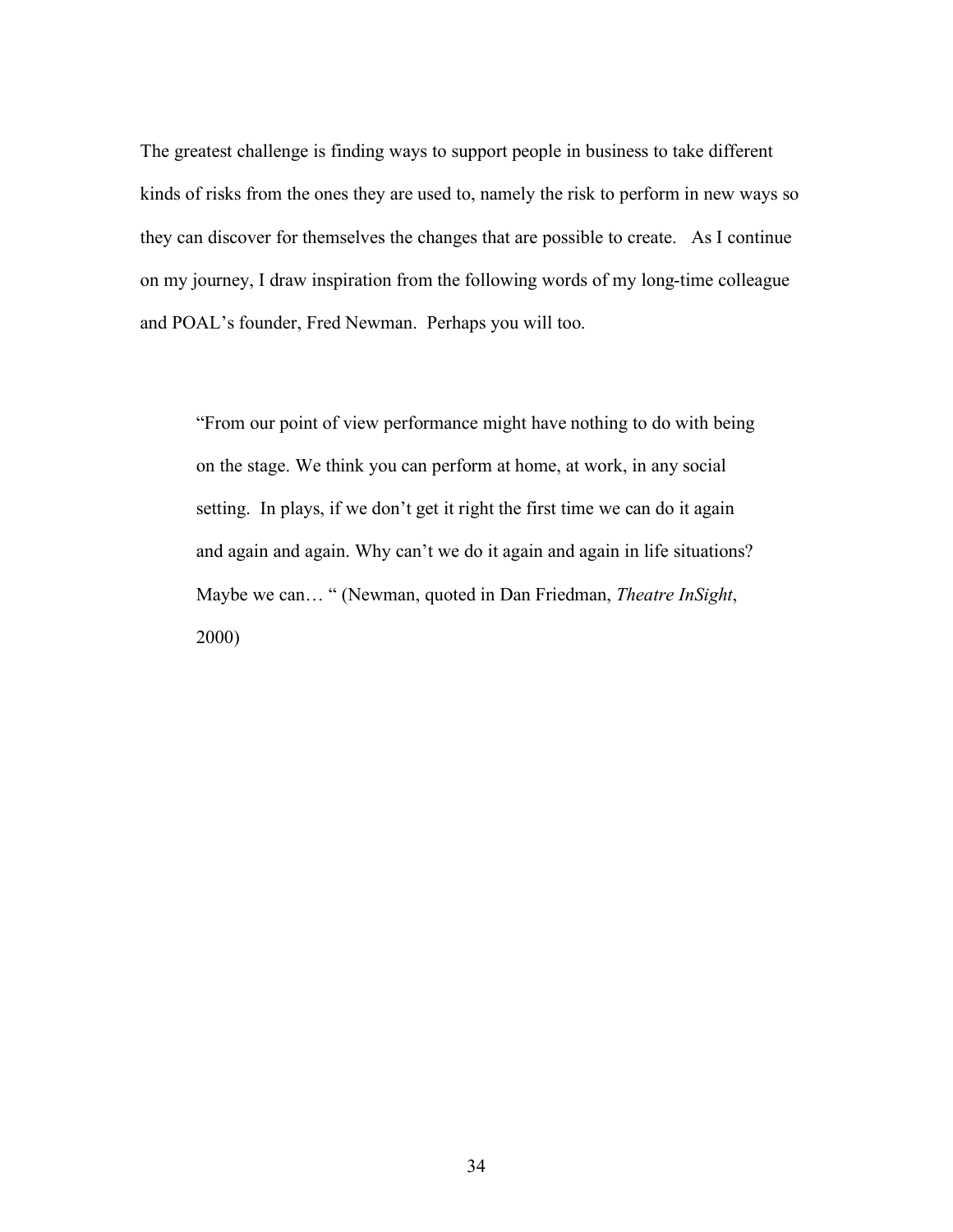**Notes** 

- 1. Among the numerous recent critiques of mainstream psychology that include discussions of new subject matter for psychology are Gergen (1994); Holzman and Morss (2000b); Kvale (1992); McNamee and Gergen (1992; 1999); Newman and Holzman (1996, 1997); Sampson (1993); Shotter (1993); and Soyland (1994).
- 2. Largely due to the efforts of social psychologist Kenneth Gergen, the term performative psychology has come to refer as well to the use of performance in scholarship, particularly the use of alternative forms of presentation of theory and data. Since the mid-1990s, Gergen has generated performative psychology symposia at the annual conventions of the American Psychological Association. Discussions and examples of performative psychology can be found in Holzman (1999a), Holzman and Morss (2000) and McNamee and Gergen (1999).
- 3. For information on the Institute, its approach, trainings and therapeutic, research and youth development projects, see www.eastsideinstitute.org. More extensive discussions of performatory social therapeutic method can be found in Neimeyer and Raskin (2000); Newman (2000); and Newman and Holzman (1996; 1997).
- 4. Newman has written extensively on the value of exploring language and views of language as part of any developmental process (see especially Newman, 2000; Newman and Gergen, 1999 and Newman and Holzman, 1999.)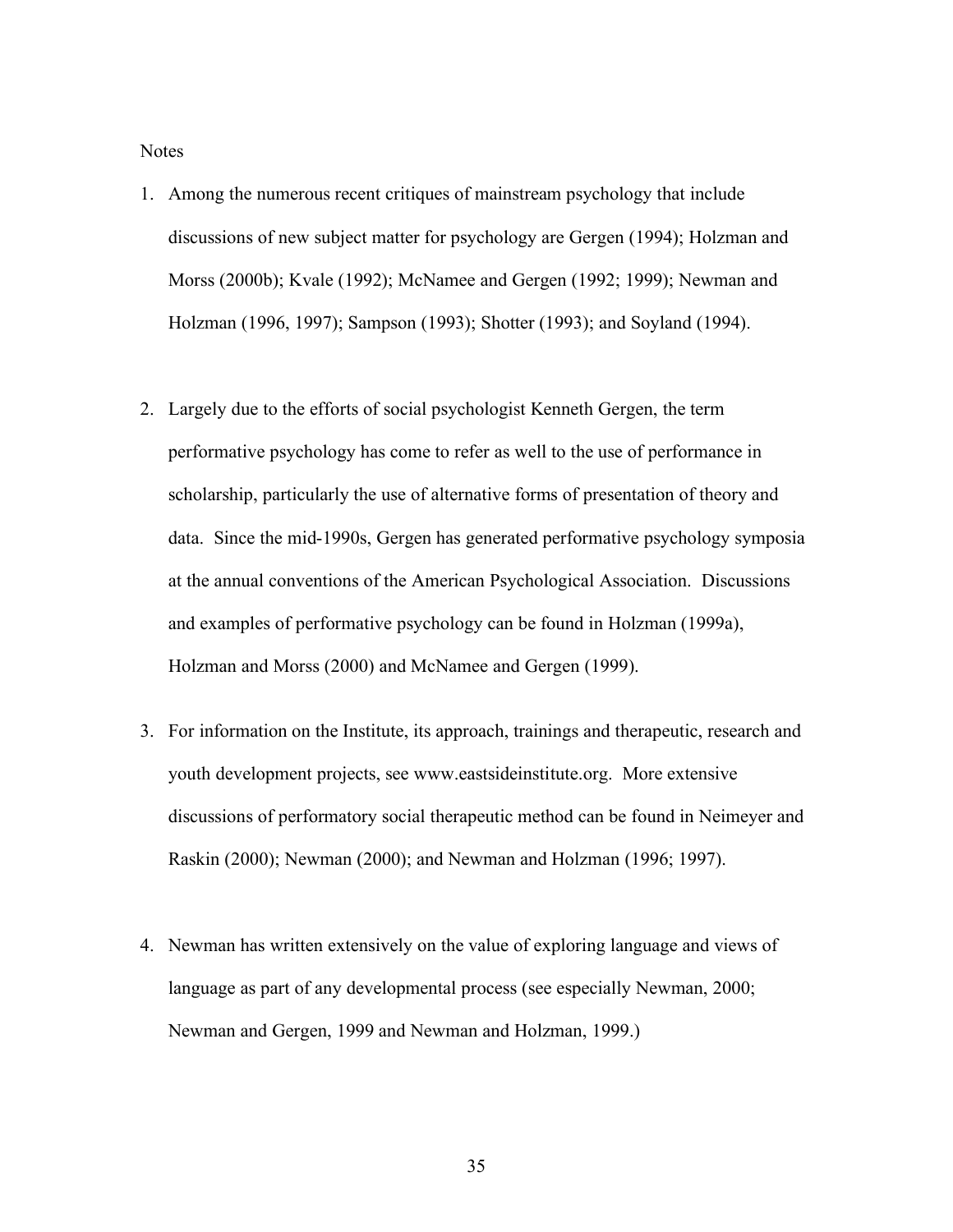#### References

- Danziger, K. (1997). *Naming the mind: How psychology found its language*. London: Sage.
- Friedman, D. (2000). "Performance of a Lifetime": Interactive growth theatre and the development of performance in everyday life. *Theatre InSight*.

Fulani, L. (2000). Race, identity and epistemology. In L. Holzman and J. Morss (Eds.), *Postmodern psychologies, societal practice and political life*. New York: Routledge.

- Gergen, K.J. (1994). *Realities and relationships*. Cambridge: Harvard University Press.
- Holzman, L. (Ed.), (1999a). *Performing psychology: A postmodern culture of the mind*. New York: Routledge.
- Holzman, L. (1999b). Life as performance. In L. Holzman (Ed.), *Performing psychology: A postmodern culture of the mind.* New York: Routledge, pp. 49-69.
- Holzman, L. (1997a*). Schools for growth: Radical alternatives to current educational models*. Mahwah, NJ: Lawrence Erlbaum.
- Holzman, L. (1997b). The developmental stage. *Special Children*, June/July, 32-35.
- Holzman, L. and Morss, J. (Eds.), (2000a). *Postmodern psychologies, societal practice and political life*. New York: Routledge.
- Holzman, L. and Morss, J. (2000b). A decade of postmodern psychology. In L. Holzman and J. Morss (Eds.), *Postmodern psychologies, societal practice and political life*. New York: Routledge.

Kvale, S. (Ed.) (1992a). *Psychology and postmodernism*. London: Sage.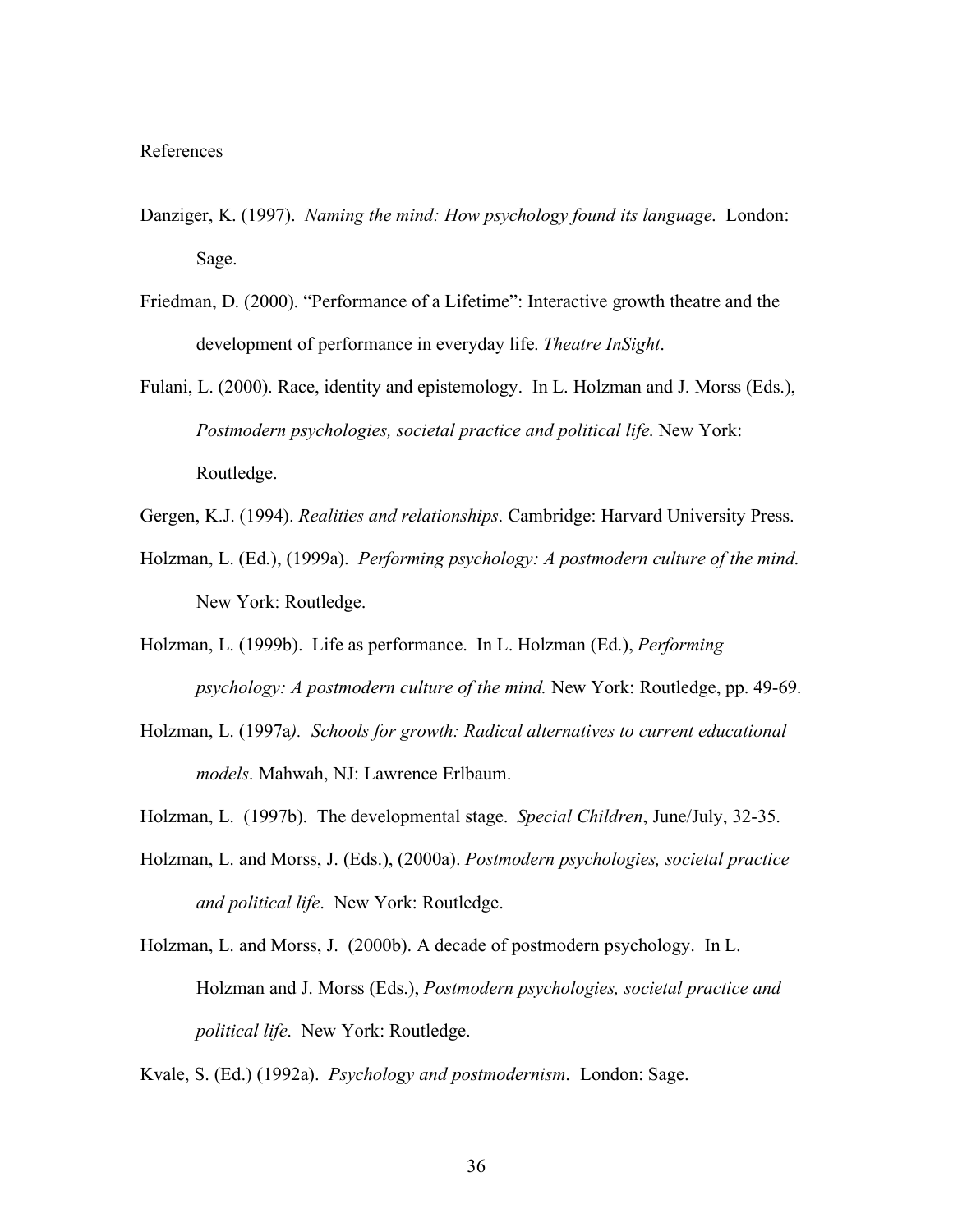- McNamee S. and Gergen, K. J. (1999). *Relational responsibility: Resources for sustainable dialogue.* Thousand Oaks CA: Sage.
- McNamee S. and Gergen, K. J. (1992). *Therapy as social construction*. Thousand Oaks CA: Sage.
- Neimeyer, R A. and Raskin, J. D. (2000). Varieties of constructivism in psychotherapy. In. K. S. Dobson (Ed.), *Handbook of cognitive-behavioral therapies*. New York: Guilford.
- Newman, F. (2000). Does a story need a theory? (Understanding the methodology of narrative therapy). In D. Fee (Ed.), *Pathology and the postmodern: Mental illness as discourse and experience.* London: Sage.
- Newman, F. (1999). A therapeutic deconstruction of the illusion of self. In L. Holzman (Ed.), *Performing Psychology: A postmodern culture of the mind*. New York: Routledge.
- Newman, F. (1996*). Performance of a lifetime: A practicial-philosophical guide to the joyous life.* New York: Castillo.
- Newman, F. and Gergen, K (1999). Diagnosis: the human cost of the rage to order. In L. Holzman (Ed.), *Performing psychology: A postmodern culture of the mind.* New York: Routledge, pp. 73-86.
- Newman, F. and Holzman, L. (1999). Beyond narrative to performed conversation ('In the beginning' comes much later). *Journal of Constructivist Psychology, 12,1*,  $23-40.$